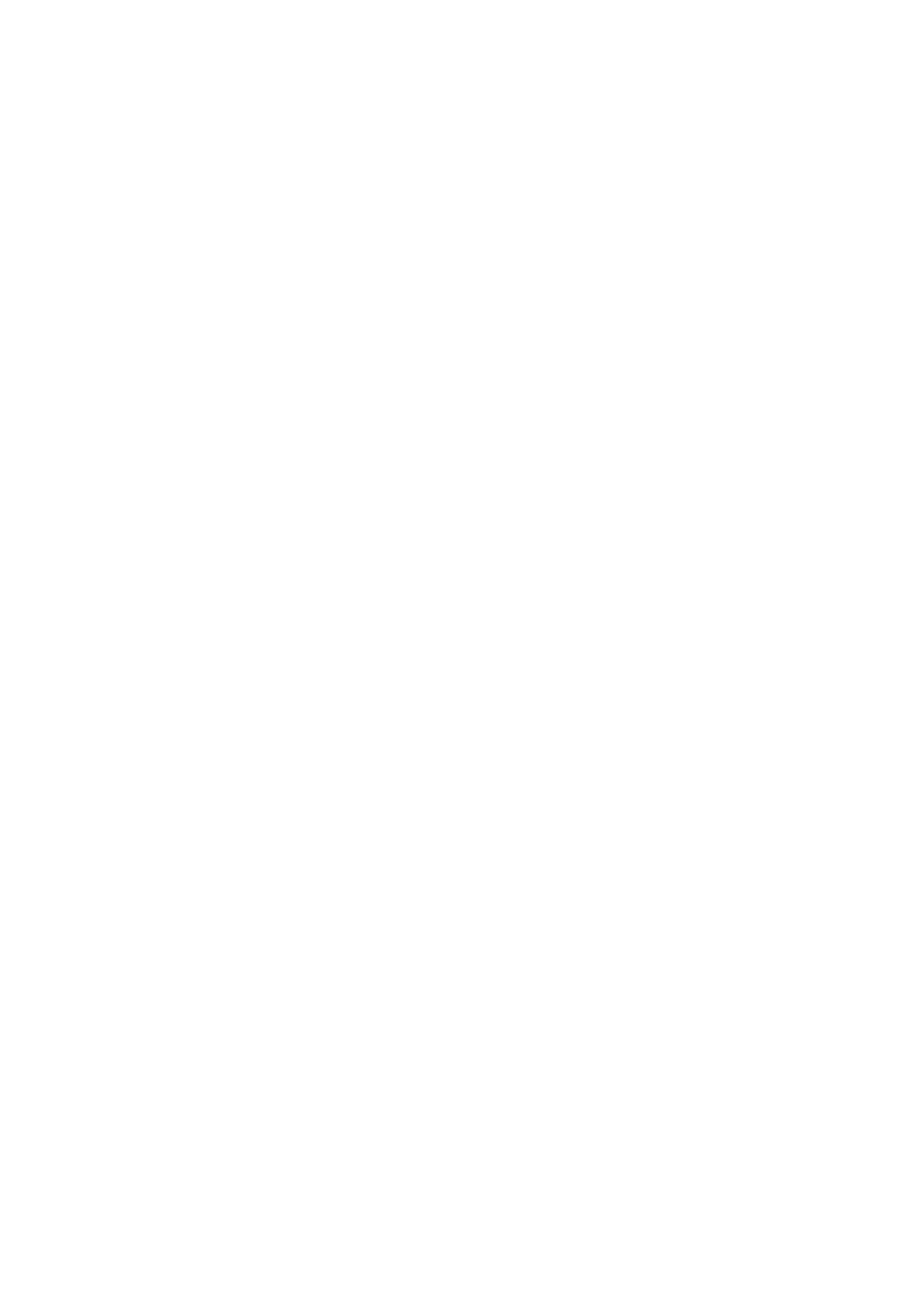European University Institute **Max Weber Programme**

# **Political Tensions in Euro-Varieties of Capitalism: the Crisis of the Democratic State in Europe**

Aidan Regan

EUI Working Paper **MWP** 2013/24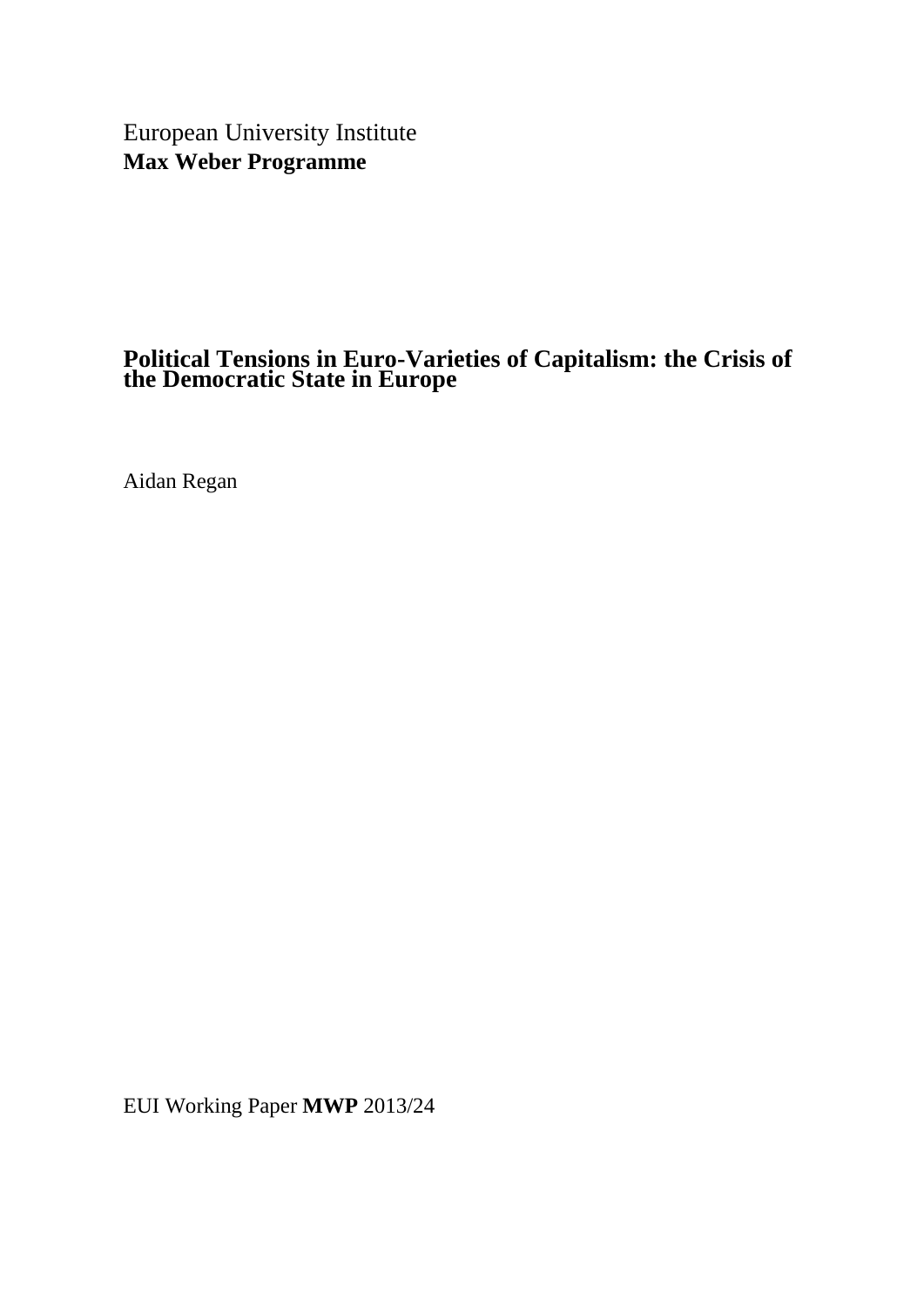This text may be downloaded for personal research purposes only. Any additional reproduction for other purposes, whether in hard copy or electronically, requires the consent of the author(s), editor(s). If cited or quoted, reference should be made to the full name of the author(s), editor(s), the title, the working paper or other series, the year, and the publisher.

ISSN 1830-7728

© Aidan Regan, 2013

Printed in Italy European University Institute Badia Fiesolana I – 50014 San Domenico di Fiesole (FI) Italy [www.eui.eu](http://www.eui.eu/) [cadmus.eui.eu](http://cadmus.eui.eu/dspace/index.jsp)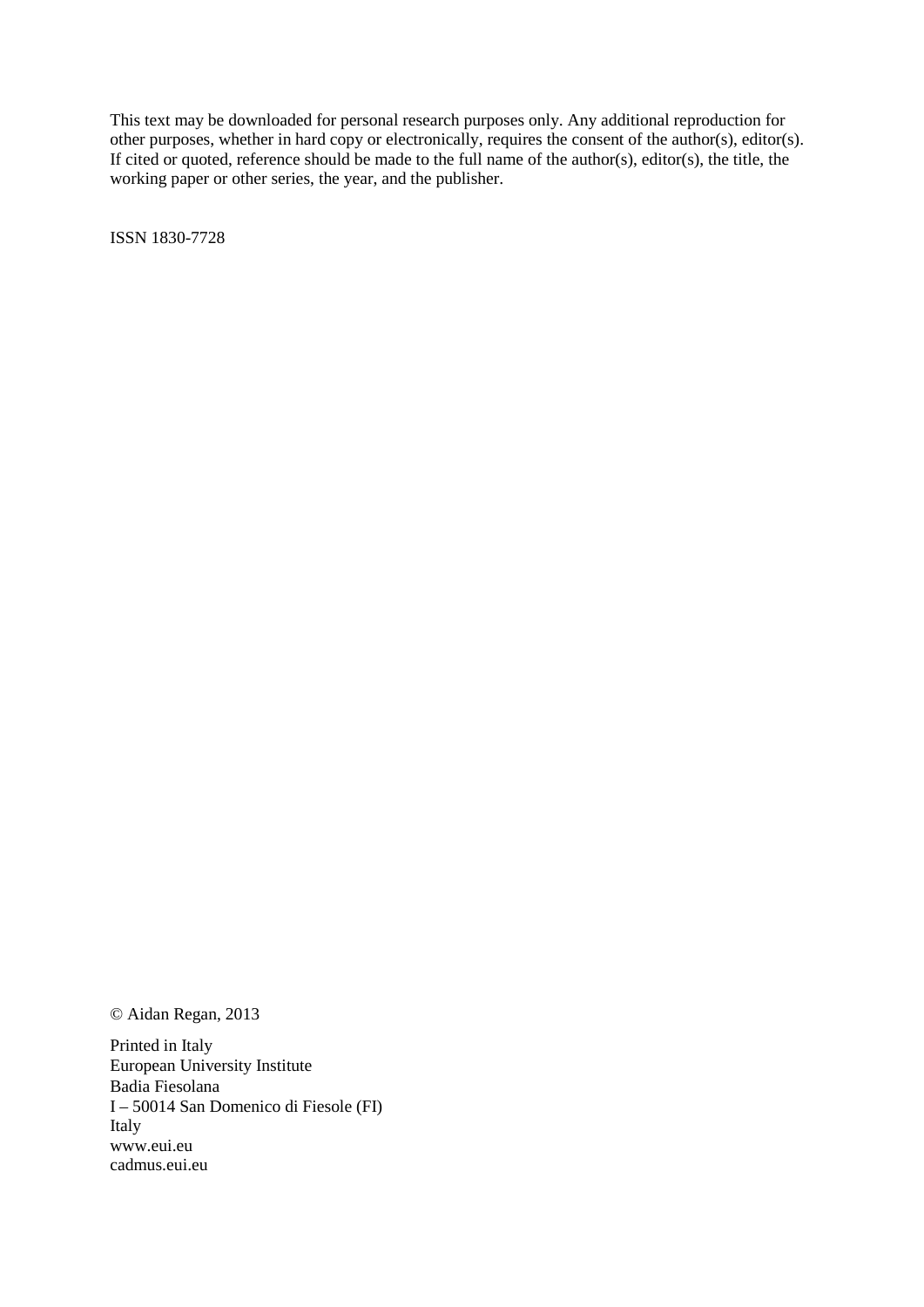#### **Abstract**

The European response to the financial *cum* sovereign debt crisis in the Eurozone is leading to a democratic crisis of the state. It has exposed a tension between the national and the supranational in a multi-level polity whilst opening up new political cleavages between the core and periphery of Europe. This dilemma has become particularly acute for programme countries that are either directly or indirectly in receipt of non-market financial funding from the troika<sup>\*</sup>. In the absence of exchange rate adjustments, Ireland and southern European countries must pursue an internal devaluation that shifts the entire burden of adjustment on to fiscal and labour market policy. National governments, regardless of political partisanship, are required to comply with external EMU mandates and liberalise their welfare states, cut public spending and impose structural reforms in the labour market. The core argument of this paper is that imposing a *one-size-fits-all* adjustment to diverse economic problems across different *varieties of capitalism* is the real source of the Eurozone crisis. By using a crosscountry comparative analysis of Greece, Ireland, Italy, Portugal and Spain, I conclude that this is an outcome of inbuilt institutional and macroeconomic asymmetries in the EMU. But it is leading to unprecedented electoral volatility and a legitimation crisis of the democratic state in Europe.

#### **Keywords**

<span id="page-4-0"></span>-

International Political Economy, Varieties of Capitalism, Eurozone Crisis

*Aidan Regan Max Weber Fellow 2012-2013*

<sup>♣</sup> The Troika refers to the International Monetary Fund (IMF), the European Central Bank (ECB) and the European directorate general for economic and financial affairs (ECOFIN).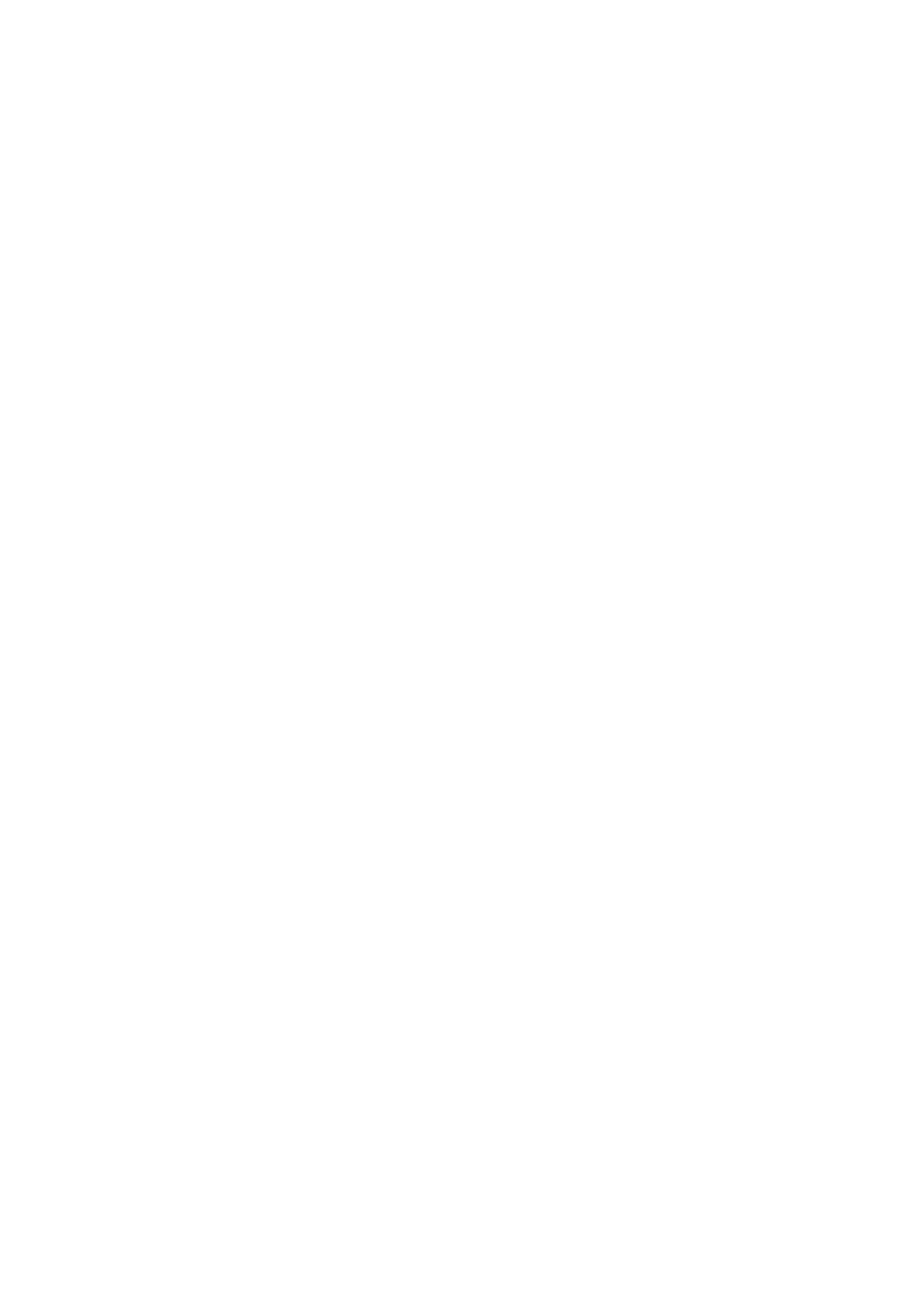#### **Introduction**

The European response to a financial *cum* sovereign debt crisis in a currency union without a centralised fiscal treasury or political government is an experiment in crisis management. It has exposed a tension between the national and the supranational in a multi-level polity. No level of this multi-level governance system has the policy instruments to solve the crisis<sup>[1](#page-4-0)</sup>. Monetary policy remains supranational (i.e. European) across seventeen national governments with diverse fiscal, welfare state and labour market regimes<sup>[2](#page-6-0)</sup>. These countries have conflicting interests in terms of who should bear the burden of adjustment. For the sake of argument, we can identify this as a tension between creditor and debtor countries, or between the core and periphery of the Economic and Monetary Union (EMU) in Europe<sup>[3](#page-6-1)</sup>. Much of the economic literature argues that if countries engage in an internal devaluation, impose structural reforms in the labour market and implement austere fiscal policies, the crisis will be resolved<sup>[4](#page-6-2)</sup>. This might be true, but it ignores the fact that this is fundamentally a *political* crisis. Europe lacks the strategic capacity to coordinate a response within a currency regime that distributes the burden of adjustment evenly across debtor and creditor nations<sup>[5](#page-6-3)</sup>.

The EMU member states currently have limited policy discretion to pursue an autonomous response to the crisis. In the absence of exchange rate or interest rate adjustment, the entire burden of adjustment must fall on domestic prices and wages. In effect, membership of the EMU means that national governments only have one policy instrument at their disposal: internal devaluation and structural reforms of the labour market<sup>[6](#page-6-4)</sup>. From a political perspective, national governments must comply with the external mandates of EMU membership by reducing their budget deficit to 3 percent of GDP. The negative impact this has on employment is legitimated by the economic assumption that labour cost competitiveness and export-led recovery is the only way to generate the conditions for economic growth. To achieve this, national governments are being encouraged to impose structural reforms in product and labour markets as means to enhance cost competitiveness. It is this assumption that a convergence in market competition policies will lead to institutional convergence in political economic outcomes – across diverse democratic states in the Eurozone – that I challenge in this paper.

To do this I draw upon and reconceptualise the core tenets of the varieties of capitalism (VoC) theory, in the study of comparative political economy<sup>[7](#page-6-5)</sup>, and propose a new framework based on macroeconomic growth regimes. I argue that the domestic organisation of distinct political economies in the north and south of Europe has interacted with transnational European institutions to produce *divergent* economic and employment growth patterns since the establishment of EMU. The source of the economic crisis was the attempt to join together institutionally diverse capitalist democracies into a single currency whilst failing to account for the asymmetric effects this would produce. Northern European countries, I argue, are built around the institutions of a small open export-driven model of economic growth. Southern European countries, on the other hand, are institutionally conducive to an

<u>.</u>

 $1$  See Fabbrini, Sergio (2013) on this collective action problem

<span id="page-6-0"></span> $2$  See Scharpf, Fritz (2011) for a detailed analysis of this monetary constraint on national adjustment strategies

<span id="page-6-1"></span> $3$  The European Union has 27 member states. The EMU (currency) consists of 17 member states: Germany, France, Austria, Netherlands, Finland, Luxembourg, Belgium, Slovenia, Slovakia, Malta, Cyprus, Estonia, Ireland, Italy, Greece, Spain and Portugal. All EU member states (except the UK and Denmark) are obliged to become members of the Euro currency when they satisfy the entry criteria.

<span id="page-6-2"></span> $4$  See Buti & Carnot (2012) for an analysis that reflects the perspective of the ECB

<span id="page-6-3"></span> $<sup>5</sup>$  See Pontusson, J., Raess, D (2012)</sup>

<span id="page-6-4"></span> $<sup>6</sup>$  See Armingeon & Baccaro (2012a) on the limited variation in policy choices available to Ireland and southern Europe</sup>

<span id="page-6-6"></span><span id="page-6-5"></span> $<sup>7</sup>$  This is not only related to Hall and Soskice (2002) but a political-economic research tradition that includes, to name but a</sup> few: Albert, M. (1991), Boyer, R (1990), Esping-Andersen (1990), Crouch, C (1993), Hirst & Thompson (1997) Campbell, J.L. (2001), Streeck & Thelen, (2005), and Scharpf (2012). The core insight is that cross-national differences in outcomes can be explained by historically embedded institutions and politics. I am specifically interested in combining the core insights of the Anglo-American and German tradition in comparative political economy. Both missed the importance of the Eurozone as an international political regime.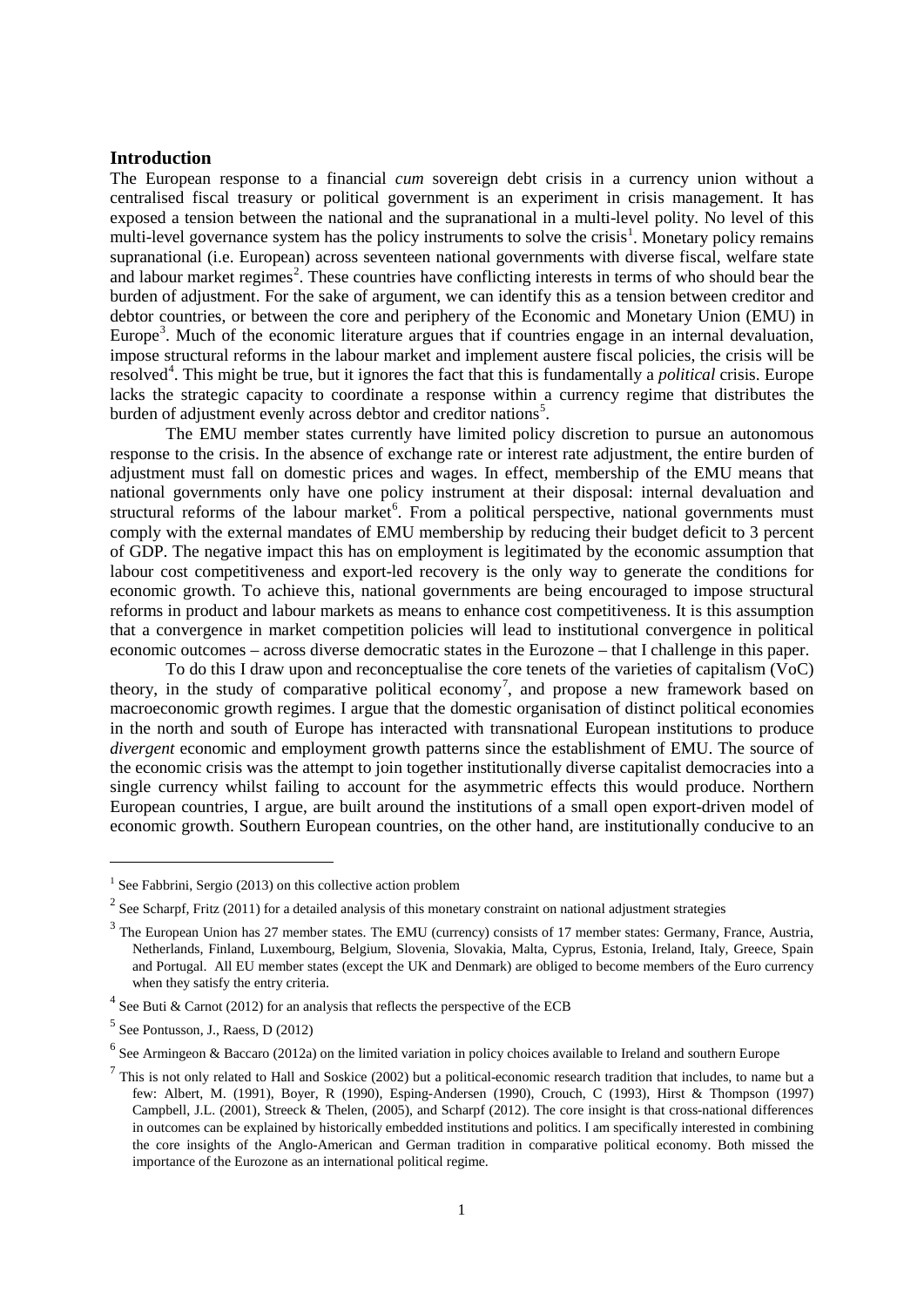economy based around domestic demand in the non-tradable sectors of the economy. My contribution to political science is to illustrate how these growth models are *systematically connected* in the Eurozone, and to analyse the EMU as an emergent multi-level polity in itself.

In this sense, the article critiques the narrow focus on nation-states in the VoC framework and proposes to analyse the core and peripheral countries of EMU as *regions* within a structurally imbalanced currency regime. It is an international case study on what happens when diverse democratic states with distinct political economies are integrated into, and subsequently attempt to adjust, in a currency union without a centralised federal government. But this is not to say that VoC has nothing to say about the complex problems facing national governments in the EMU. I push the VoC argument to its logical conclusion and argue that if nation-states operate according to their own distinct political and institutional logic (in my framework; conflicting macroeconomic growth regimes) then it is questionable whether some member-states should remain in the Eurozone. The European Union (EU) needs a *variegated* response to the crisis that provides the flexibility for member states to carve out an autonomous economic and employment growth strategy at the national level. If this is not forthcoming then it is perfectly rational for some member-states to consider leaving the EMU, particularly those countries who are not in a position to compete in international markets.

The core argument of the paper, therefore, is that European policymakers assumed that competitive convergence through market integration was possible between diverse capitalist democracies. It failed to appreciate the institutional diversity between the north and south of Europe. In the aftermath of the financial crisis the one-size-fits-all fiscal and structural adjustment programs are perpetuating this assumption of convergence. The remainder of the paper is structured as follows: first I outline a new VoC theoretical framework that analyses the EMU as a political economy with two interactive macroeconomic growth regimes. Second, using this framework, I trace the origins of the Eurozone crisis to capital inflows and current account imbalances, which directly emerged after the establishment of EMU. Third, I detail the policy response of 'internal devaluation' in Ireland and southern Europe. Fourth, I analyse the political consequence of this for the Eurozone as a whole. I conclude that the *one-size-fits-all* program of adjustment is leading to an unprecedented legitimacy crisis of the democratic state in Europe, with unforeseen political consequences for the EU.

#### **The Diversity of Capitalist Democracies in the Eurozone**

The central research finding in comparative political economy over the past twenty years is that what governments do is conditioned by the structure of the political economy. According to Hall and Soskice (2002), the organisation of a country's political economy includes the structure of corporate governance, industrial relations, finance, social protection, the labour market, education and training<sup>[8](#page-6-6)</sup>. The relations within these subsectors and their historical evolution over time produce different varieties of capitalism. From a political science perspective, they condition the type of public policy choices that governments are likely to pursue in times of economic crisis and growth. In the Eurozone, one can argue that there are two variants of capitalism. Northern European countries – Germany, The Netherlands, Austria and Finland – are often described as coordinated market economies  $(CMEs)^9$  $(CMEs)^9$ . They have centralised unions and employers with the capacity to autonomously coordinate collective bargaining and labour market outcomes. In addition, they have embedded democratic state traditions committed to social protection and income security. They have traditionally relied upon export-led economic growth as a mechanism to generate employment. Hence, their macroeconomic structure supports a preference for stable fiscal policies $10$ .

<span id="page-7-2"></span><sup>&</sup>lt;sup>8</sup> Hancké. Bob et al (2008) highlighted the importance of demand-led southern European economies as a distinct variety of capitalism. But there was limited attention paid to the systematic relation between these regimes and northern CMEs *within* the EMU.

<span id="page-7-0"></span> $9^9$  See Streeck (2009) and Hassel (2012) for an account of institutional change in Germanys CME model.

<span id="page-7-1"></span> $10$  See Carlin and Soskice (2011) on the importance of macro-economic choices in an open economy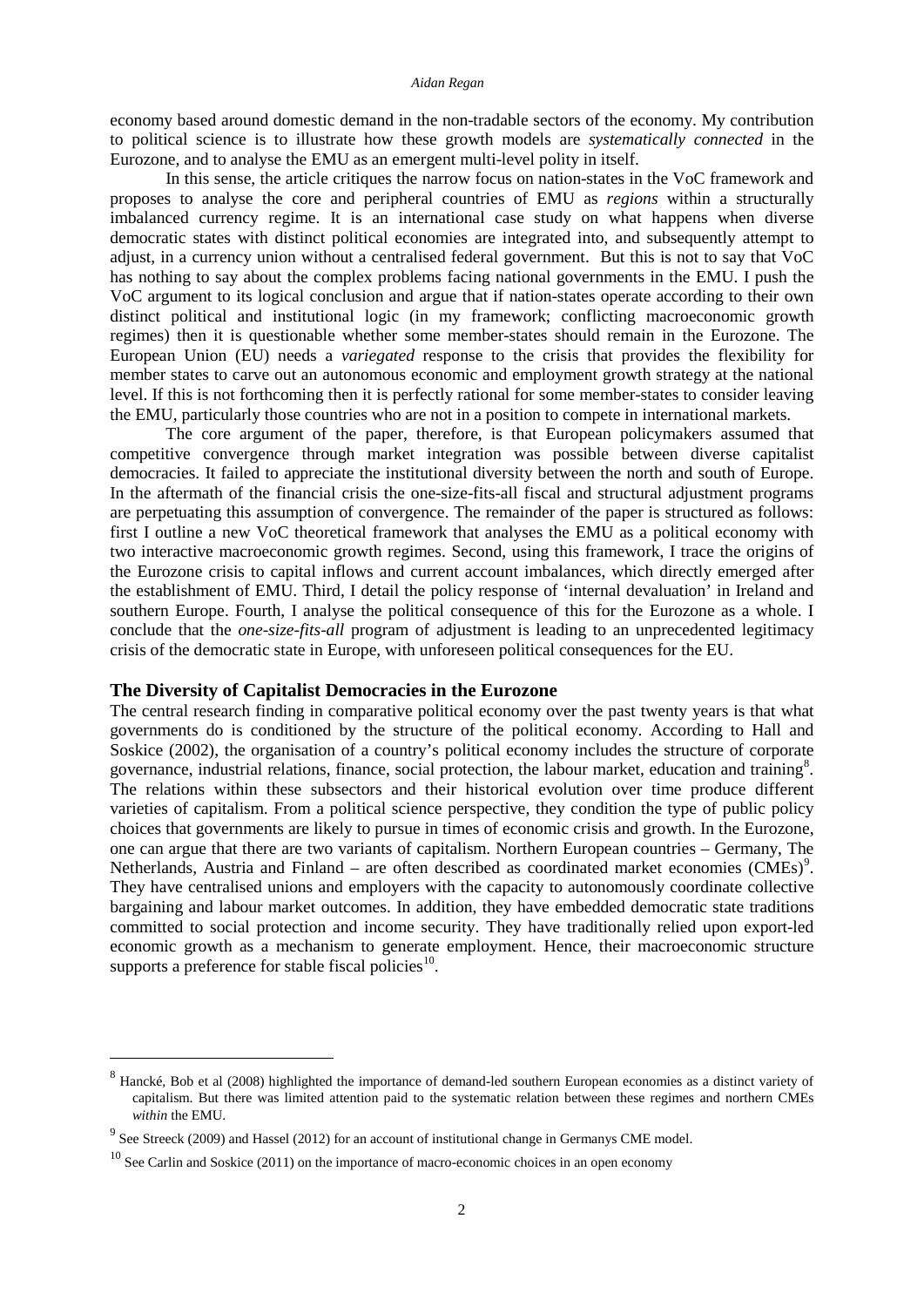On the other hand, southern European countries in the Eurozone – Spain, Italy, Greece, Portugal and Cyprus – are often described as mixed-market or Mediterranean varieties of capitalism<sup>11</sup> They have fragmented trade unions and employers with limited capacity to autonomously coordinate collective bargaining and labour market outcomes. They have weak welfare states and a significant amount of social security occurs through family relations. Traditionally, they have generated economic growth through domestic demand. This gives priority to wages, and consumer spending, over profitgeneration in export markets. Prior to EMU, this organisational structure lent itself to an accommodating monetary and fiscal policy, with governments regularly devaluing the currency to offset a loss of competitiveness and the inflationary impact of a rapid increase in domestic prices. Wealth is often held in fixed assets such as property, and corporate governance is dependent on close business relations among family-run firms<sup>12</sup>. Ireland can also be characterised as a mixed-market economy, but more liberal in orientation. It differs from the north and south of Europe in that it has a business cycle closer to the UK and USA, and a much more flexible labour market.

The core argument of this paper is that the attempt to join together these two different varieties of capitalism into a shared currency within a multi-level polity without a centralised political government is the real source of the Eurozone crisis. As stated in the introduction, we can describe the organisation of the political economies in southern Europe as conducive to a growth model based on wage-led domestic demand. In contrast, the organisation of the political economy in northern Europe is conducive to a growth model based on profit-oriented export-driven demand. Both of these regimes, however, are *systematically* connected. That is, the strong export base of northern Europe requires high-levels of domestic consumption in the south. The EMU is a semi-closed trading area with less than ten percent of trade leaving the Eurozone, but predominately going to other countries in the EU<sup>13</sup>. The EMU was designed as an unaccommodating currency regime that provided unprecedented autonomy to the European Central Bank (ECB). This primarily benefited the export-driven model of northern Europe. This would not be a problem in a federal state system such as the USA, but it is a problem for a polity such as the EMU with no capacity for banking, fiscal, wage, employment or labour market coordination – to offset the asymmetric impact of a financial crisis $^{14}$  $^{14}$  $^{14}$ .

The core problem with empirical research in the VoC tradition was that it failed to analyse the monetary relationship between these macroeconomic growth models *within* the EMU<sup>[15](#page-8-3)</sup>. The Eurozone is a semi-closed trading area operating in an international money market without a central government. VoC research was predominately focused on the institutional complementarities between sub-sectors of the economy within the *nation-state*, and the comparative advantage this provided to multinational firms in the export sectors. This provided important insights into why cross-national variations in public policy outcomes persist, particularly those pertaining to the labour market. The core conclusion, much like Esping-Andersen's (1990), was that domestic *institutions* are deeply embedded and difficult to change. But it did not allow for a systematic analysis of the financial sector. This is all the more unusual when one recognises that, with few exceptions, money driven domestic demand is what drives most capitalist development. Hence, I want to highlight one variable that VoC researchers have paid insufficient attention to, and which is crucial for understanding the origins and consequences of the Eurozone crisis: the monetary relationship between different political regions *within* the EMU. This

<sup>&</sup>lt;sup>11</sup> See Jackson & Deeg (2006) for a different approach to studying varieties of capitalism

<span id="page-8-0"></span> $12$  See Molina, O and Rhodes, M (2006) for a more detailed account of mixed-market economies but with no reference to **EMU** 

<span id="page-8-4"></span><span id="page-8-1"></span> $<sup>13</sup>$  Hancké, Bob (2013) makes this argument in a recent book. It prioritises wage setting institutions and but does not analyse</sup> the EMU as a political regime in-itself with different macro-economic growth models.

<span id="page-8-2"></span><sup>&</sup>lt;sup>14</sup> This was a central theme at a conference hosted by the European University Institute (EUI) on 'The Euro crisis and the state of European democracy'. The online book edited by De Witte, Bruno; Heritier, Adrienne; Trechsel, Alexander H, can be read here: http://cadmus.eui.eu/handle/1814/27016

<span id="page-8-3"></span> $15$  In this sense I want to integrate the literature on capitalist diversity in comparative political economy with the core insights of the study of Europeanisation, particularly the critical German tradition which puts emphasis on the multi-level structure of decision-making in Europe.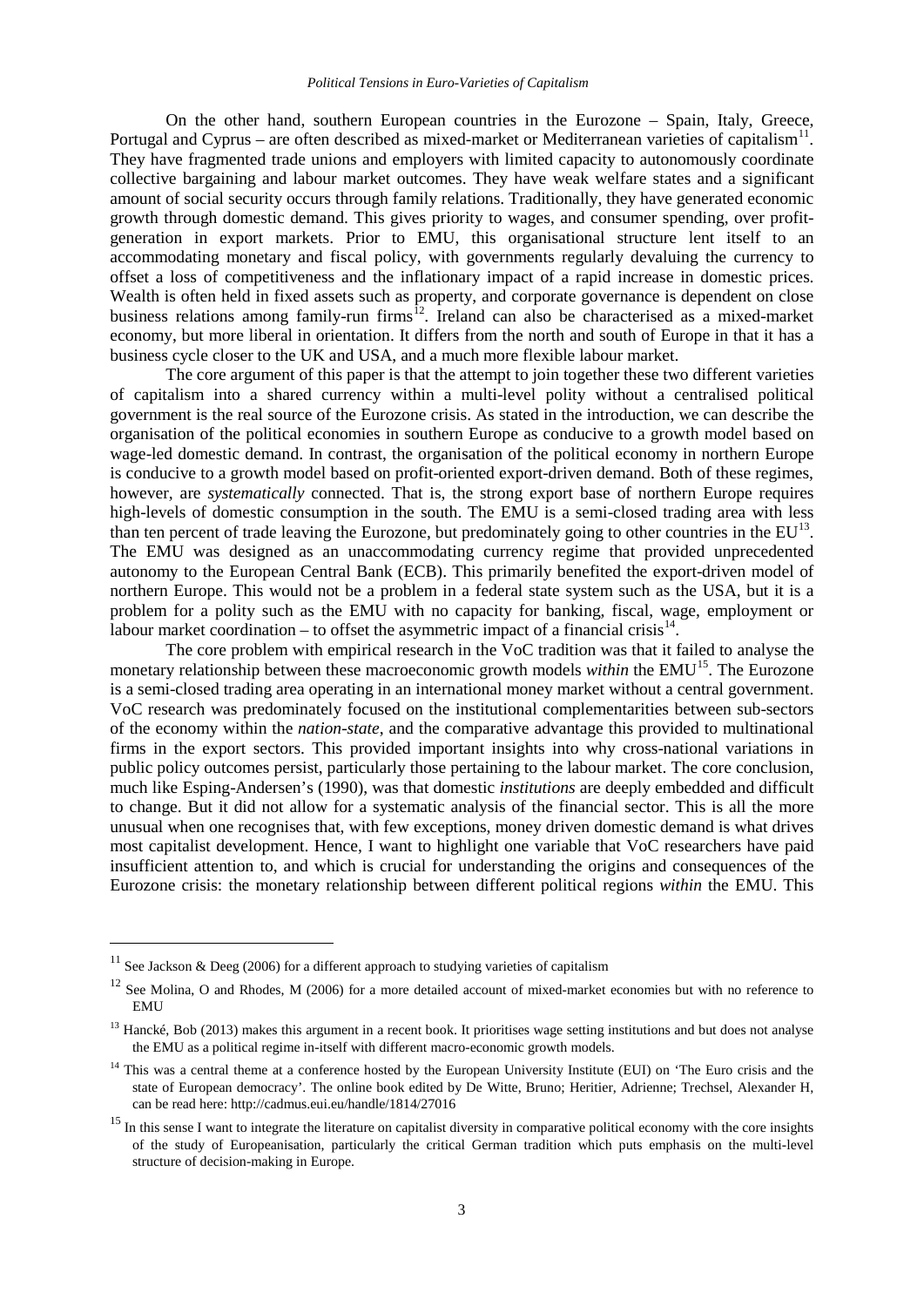requires moving beyond the methodological nationalism of the VoC framework and examining the Eurozone as an international regime with competing varieties of capitalism.

Taking a more international political economy perspective seriously will illustrate the importance of analysing the growing *political* tension between creditor and debtor nations within a multi-level polity such as the EMU. Institutional analyses in the VoC tradition paid insufficient attention to the declining fiscal capacity of the state to manage crises in a global monetary system<sup>16</sup>. In this sense, VoC has proven to be an insufficient framework for explaining government responses to the boom and bust periods of financial expansion in the EMU. Within Europe, there are not only distinct macroeconomic growth regimes but also democratic state traditions with distinct tax and spend profiles. What makes for a successful fiscal strategy in Italy, France, Greece or Ireland is not the same as in Germany and the Netherlands. But despite very different institutional traditions these member-states pooled their national sovereignty into a complex multi-level polity that would restrict the fiscal capacity of democratically elected governments to be responsive to the distributional demands of the electorate in a crisis (such as using macroeconomic policy to generate demand). As will be argued in section (4) all member-states have to adjust by driving down domestic prices and wages, despite the negative impact this has for the Eurozone as a *whole*.

It is by integrating an empirical analysis on the interactive effect of joining together distinct capitalist growth regimes within EMU that I contribute to international political economy. The question is not just whether the nation-state or EMU can sustain institutions for economic efficiency but whether they can maintain the legitimacy for democratic order in the face of financial markets. I will now use this framework to empirically analyse the origins of the sovereign-debt crisis in the Eurozone: financial market integration and the creation of cheap money.

#### **The Origins of the Eurozone Crisis: Cheap Money**

The Eurozone is composed of seventeen linguistically diverse countries and has a combined population of 317 million people. It has a GDP of  $\Theta$ .4 trillion and accounts for 14.6 percent of global trade (the second largest in the world)<sup>17</sup>. But, importantly, only ten percent of this GDP actually leaves the Eurozone, and predominately goes to other EU countries. As argued in the previous section, this means that the Eurozone, in effect, is a semi-closed trading economy. A gain in competitiveness for one country, by definition, can only come at the expense of another country. The implication is that trade has become a *zero-sum game* among seventeen nation-states sharing the same currency. That is, unless a country can gain in market share outside the Euro area it will come at the expense of another EMU partner. This has exposed a horizontal political tension between the member states of the EMU. Germany accounts for over 26.7 percent of Eurozone GDP, and is by far the largest exporter from the trading area. Given its economic resources, it is a rule maker rather than a rule taker when designing the policies of EMU. From a macroeconomic perspective, fiscal reflation in a closed economy will stimulate aggregate demand. But this Keynesian policy assumes that the closed economy is governed by a homogenous nation-state. This is not the case in a polity composed of nation-states with competing economic interests, institutions and economic philosophies<sup>18</sup>.

<span id="page-9-3"></span>The core problem at the heart of the Eurozone crisis is a structural imbalance between exportled economies with current account surpluses (Germany, The Netherlands, Austria and Finland) and countries with current account deficits (Italy, Spain, Greece, Portugal and Ireland) that emerged directly *after* the establishment of the EMU in 2000 (see Figure 1<sup>[19](#page-9-2)</sup>). These divergent trends are usually taken to illustrate the underperformance and loss of competitiveness by the 'GIIPS' (Greece, Ireland, Italy, Portugal and Spain) countries in the Eurozone, and were central to the establishment of

<sup>&</sup>lt;sup>16</sup> This argument is influenced Pierson, Paul (1994, 1996 and 2001). See also Streeck and Mertens (2013).

<span id="page-9-0"></span><sup>17</sup> See De Grauwe, P., & Ji, Y. (2013). Panic-driven austerity in the Eurozone and its implications. *VoxEU. org*, *21*.

<span id="page-9-1"></span> $18$  See Peter Hall (2012a, 2012b)

<span id="page-9-2"></span><sup>&</sup>lt;sup>19</sup> I use the most similar/ most different research design to select these four regions of EMU. I take Ireland and Spain as representative cases of the periphery. They both had asset price booms and now carry large levels of private debt. Germany and the Netherlands are representative the CME creditor core. Combined they illustrate the broader trend and macroeconomic imbalances between north and south of Europe since the creation of the single currency.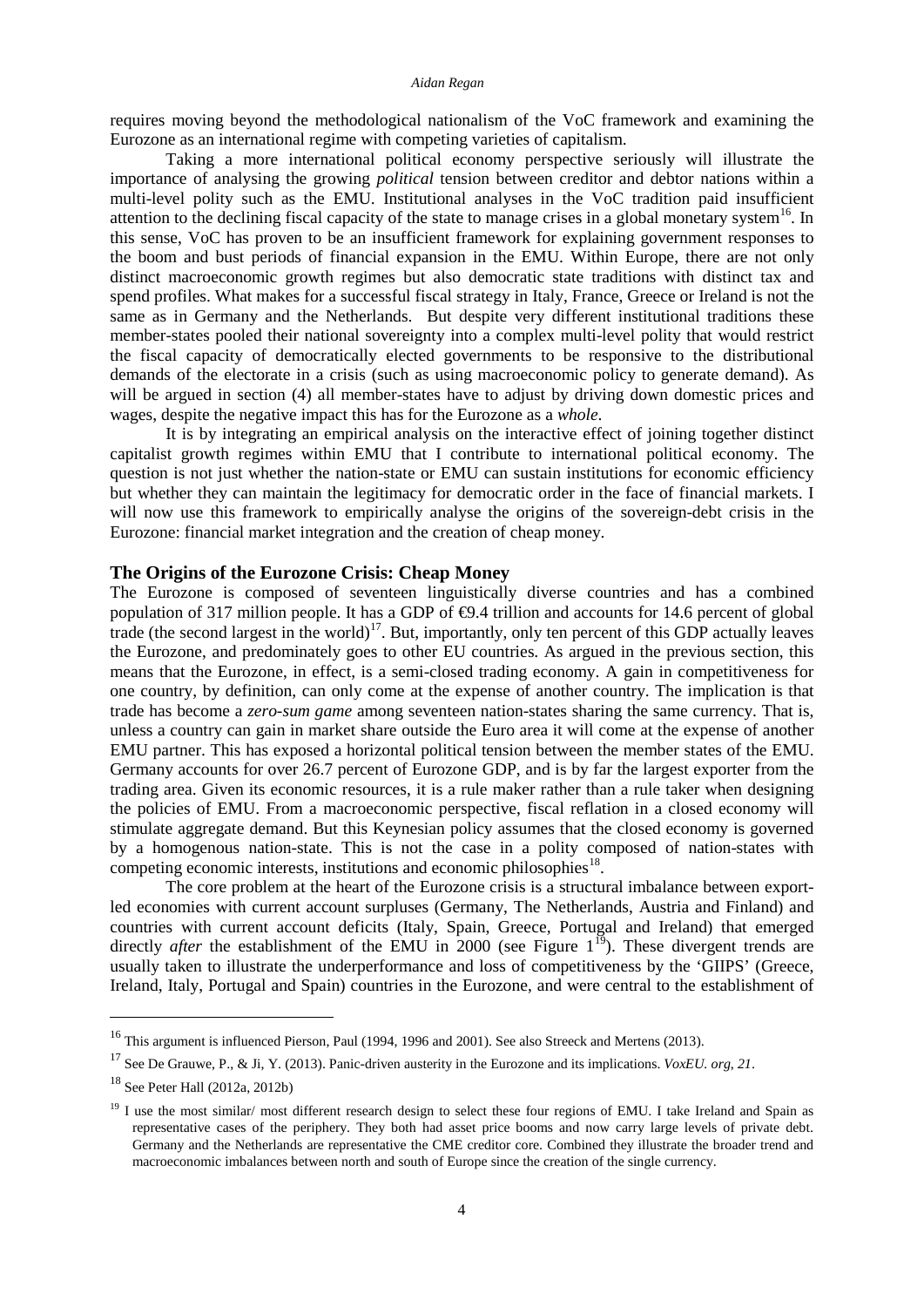the new EU Commission 'macroeconomic scorecard' in  $2011^{20}$ . The indicators in this scorecard are firmly focused on how to improve the balance of payments for debtor countries, through holding down unit labour costs. This, by definition, promotes competition in wages among member states as a strategy for economic development. Coordinated wage restraint by centralised unions and employers, made possible by domestic institutions, is certainly one of the core factors in explaining the exportoriented strategy of small open economies in Europe<sup>21</sup>. Germany, despite its size, is perhaps the best example of this. But from the perspective of EMU as a whole, what this approach to wage competition fails to appreciate is the negative impact it has on the exporting capacity of other countries sharing the same currency. This is all the more problematic if we accept that within the Eurozone there are two different macroeconomic growth models in the north and south: export-profit and domestic-wage demand. In this context, holding down wages in a semi-closed trading area negatively affects *all* member-states but particularly those countries dependent on domestic demand.

What the divergence in current account balances in figure 1 actually illustrates is that from 2000 to 2008 Ireland and Spain imported more than they exported<sup>[22](#page-10-1)</sup>. Capital flew out of countries where exports exceeded imports, such as Germany, to purchase assets located in countries with increased domestic demand (Ireland and Spain), fuelling domestic prices and house price booms<sup>23</sup>. Since 2000, Germany's current account surplus (€192.2bn) has been identical to the combined current account deficit of Greece, Italy, Portugal and Spain<sup>[24](#page-10-3)</sup>. This export of capital meant that these deficit countries became indebted to surplus countries, with the implication that their economies become heavily reliant on private credit to fuel domestic demand (see Figure 2). All of this was made possible by a one-size-fits-all monetary policy by the ECB and a single interest rate that made cheap credit widely available for peripheral member states after entry to the EMU. Hence the current account imbalances occurred because private banks in some member states took advantage of negative interest rates, and the absence of exchange rate restrictions, and began borrowing excessively on the European money markets for domestic consumption. VoC theorists failed to analyse this financial relation because it was focused on the domestic export strategies of manufacturing firms.

But the increase in capital inflows from the core to the periphery is precisely what the political leaders who signed up to EMU wanted and got from the single currency<sup>25</sup>. For Germany, it provided an anchor for a stable exchange rate that would benefit its export-driven model within Europe. It removed the volatility of exchange rate fluctuations and the ability of its trading partners to devalue their currencies relative to the Deutschmark. It provided an integrated European finance market that was highly profitable for German banks. France, on the other hand, feared the economic might of German reunification, and sought a tool that would generate the conditions for a federal Europe that would decrease rather than increase the power of German money<sup>[26](#page-10-5)</sup>. For Ireland, Italy, Spain, Greece and Portugal, the EMU would reduce the cost of borrowing and facilitate capital inflows for national investment. All these countries got what they wanted. This is less a case of economic calculation but distributional politics. The critical mistake was that policymakers assumed that a convergence in ECB market interest rates, in addition to strict fiscal policies to be embedded in the Growth and Stability Pact, would provide the conditions for an *institutional convergence* in business cycles across diverse capitalist democracies in the Eurozone. This has proven to be a fundamental mistake.

-

<sup>&</sup>lt;sup>20</sup> See European Council (2011): The Euro Plus Pact: stronger economic policy coordination for competitiveness and convergence,

Conclusions of the European Council of 24/25 March 2011, Annex 1, EUCO 10/1/11 REV 1, Brussels.

<span id="page-10-0"></span><sup>21</sup> See Carlin, Wendy and Soskice, David (2009)

<span id="page-10-1"></span> $22$  See De Grauwe, Paul et al  $(2012)$ 

<span id="page-10-2"></span> $23$  See Fitzgerald et al (2012)

<span id="page-10-3"></span> $^{24}$  The economic problems in Italy are somewhat different to other deficit countries. Italy has always had high-levels of national debt. Its economic crisis is directly related to declining productivity and beyond the scope of this paper.

<span id="page-10-6"></span><span id="page-10-4"></span> $25$  See Moravcsik, Andrew (2012)

<span id="page-10-5"></span><sup>&</sup>lt;sup>26</sup> This historical dimension to the politics of elites in European integration has been central to European political science but not comparative political economy.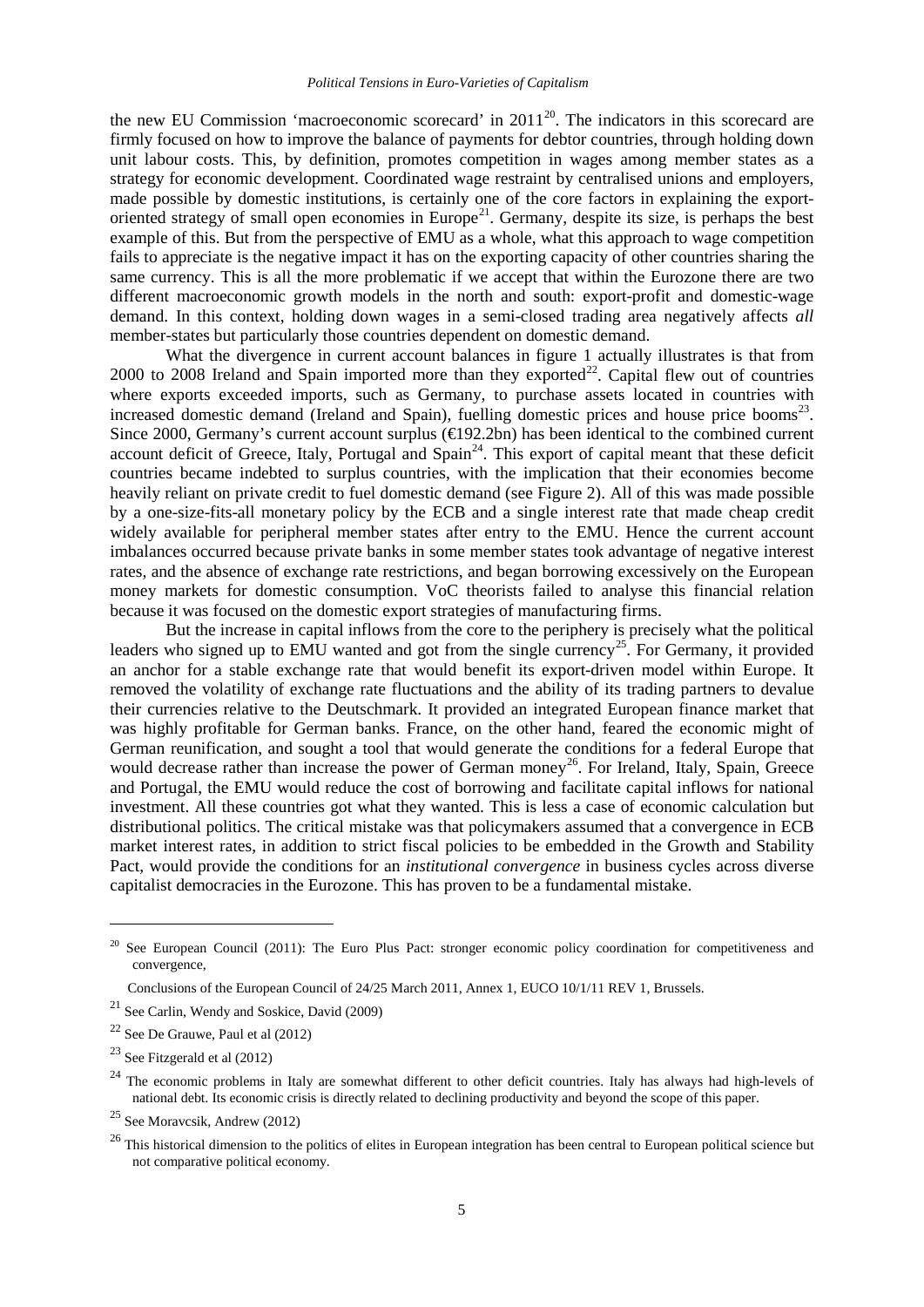The assumption of institutional convergence was not present in the negotiations that led to the European Monetary System (EMS) in the late 1970s. During this period there were competing perspectives between the 'monetarists' and the 'economists'<sup>27</sup>. The German Chancellor, Helmut Schmidt, refused to accept a shared currency until there was real convergence in fiscal policy regimes. The monetarists, on the other hand, argued that a currency union would itself lead to economic convergence and eventually a political union in Europe. After Maastricht, there was a blurring of the two positions. It was assumed that a single interest rate would lead to market convergence but only if the ECB was constructed in the image of the Bundesbank, and complemented with strict fiscal rules to be imposed on member countries. A deeper analysis, reflecting much economic literature on rational expectations, argued that 'structural reforms' in product and labour markets is what will really drive institutional convergence<sup>28</sup>. Countries that implemented *supply-side* structural reforms would generate the conditions for price and wage flexibility, and therefore develop the capacity to adjust their economies in the aftermath of an asymmetric shock. This is the core economic idea that underpins the European response to the crisis today.

The problem with this perspective, however, is that it completely ignores the fact that this is a crisis of the monetary system in Europe. It assumes that committed governments with the 'correct' techno-economic policies can easily overcome structural debt problems. The prescribed structural adjustment programmes in Ireland and southern Europe are premised on the assumption that if governments liberalise their welfare state, decentralise collective bargaining and flexibilise the labour market they will eventually generate the conditions to compete with the German model of capitalism in international export markets. It is certainly true that Germany introduced deeply contested structural reforms in the post-EMU era (usually captured under the 'Hartz reforms'), which created significant political and distributional turmoil for both SPD and CDU-led coalitions. In this regard, Germany has the legitimacy to prescribe structural reforms as a panacea to the economic and employment crises in southern Europe. But it would be a mistake to assume that these reforms underpin the competitive resilience of the German economy. This can be traced to the embedded corporatist institutions that provide economic actors with the resources to negotiate political compromises and solve complex economic problems<sup>29</sup>. Germany had the strategic capacity to carve out an autonomous response and develop an export-led strategy that complemented the monetary constraints of EMU. Ireland and Southern Europe do not have this industrial base.

Hence, whilst divergent current account imbalances within EMU certainly indicate the different long-term growth potential of southern and northern European economies, and therefore their capacity to pay off debt and achieve lower interest rates on government bonds, they primarily reflect two different macroeconomic growth models (consumption versus exports) that became systematically connected through the European financial market. Deficit countries (in the private and public sector) borrowed cheap money from surplus countries to feed domestic demand. This may or may not have crowded out their export sectors. But given that the Eurozone is a semi-closed trading economy, it would have been systematically impossible for all countries to pursue a German export strategy. Each participant benefitted from the financial exchange. Furthermore, this is precisely what the policymakers of EMU had intended. However, they did not achieve their expected institutional convergence in the export organisation of national political economies across member-states.

#### **The Real Impact of EMU: Macroeconomic Divergence**

<span id="page-11-2"></span>The outcome of joining these different varieties of capitalism together was that post-EMU wagedriven economies experienced a financial orgy, fuelling divergent and uncoordinated business cycles (see figure 3). Investors threw their money at risky investments, leading to asset price bubbles and subsequently private sector debt. The Euro currency as an isolated variable did not *cause* this but it made some member states extremely vulnerable to financial markets and a sudden stop in capital

 $^{27}$  See Mourlon-Druol (2012) for a history of elites decision making in the formation of EMS

<span id="page-11-0"></span> $^{28}$  See Peter Hall (1992) on the importance of economic ideas during this transition period.

<span id="page-11-1"></span><sup>&</sup>lt;sup>29</sup> See Streeck, W (1991) and Culpepper, Pepper (2012)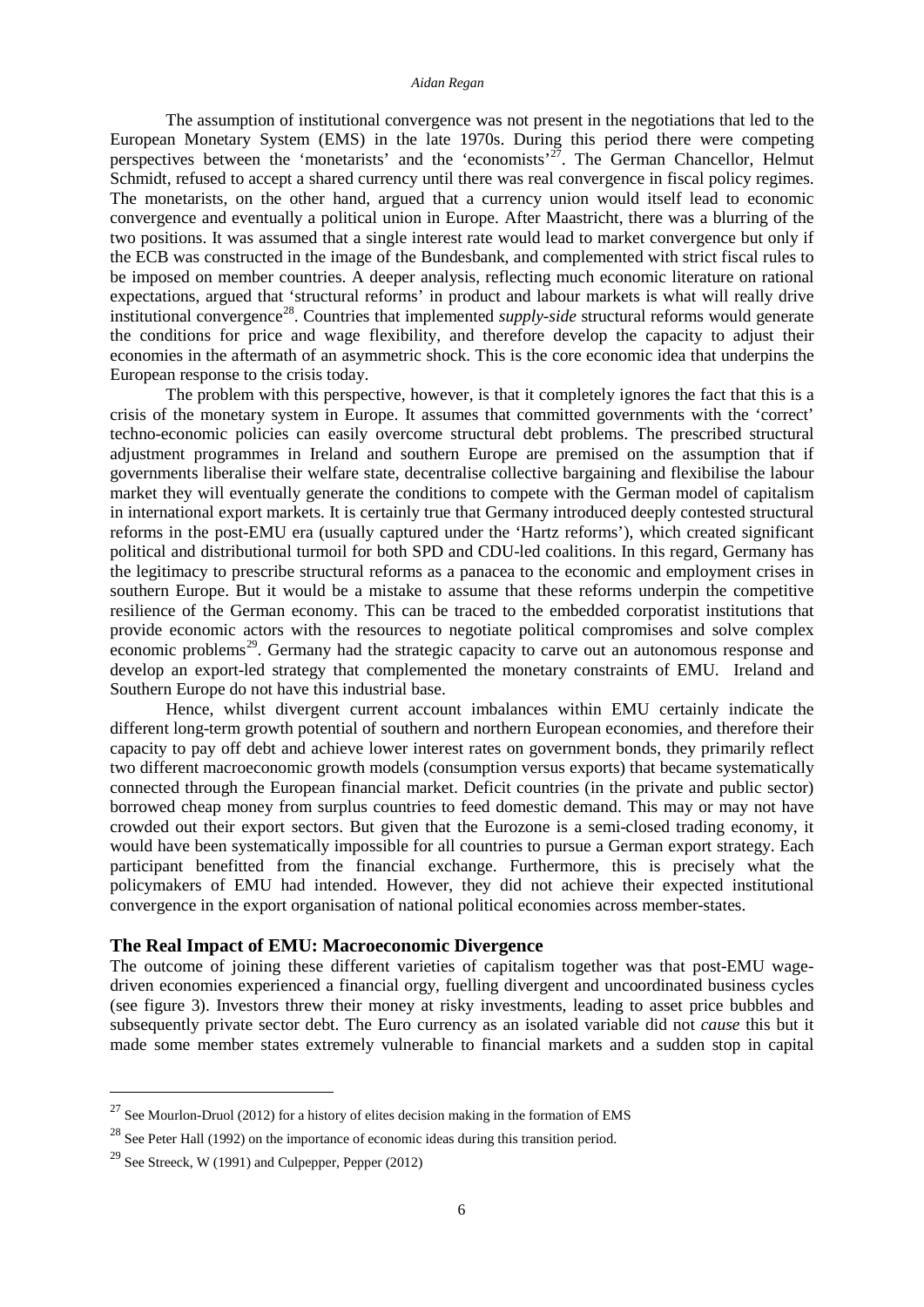inflows. This is precisely what happened to Ireland and southern Europe from 2008 to  $2012^{30}$ . In fact, the extent of capital inflow is the single most important variable for analysing which member-states got into trouble in the aftermath of the financial crisis<sup>[31](#page-12-0)</sup>. In the Eurozone, countries experiencing a boom in domestic demand borrowed excessively either for private spending (Ireland and Spain) or public spending (Greece). The outcome of these credit bubbles was strong economic and employment growth in the *domestic* economy. This provided national governments with unprecedented fiscal resources to satisfy the legitimate political-distributional demands of their electorates.

Hence the real impact of EMU was not macroeconomic convergence but an explosion in cross-border capital flows, cheap credit and an inevitable rise in monetary debt cross Ireland and southern Europe (see figure 4 and 5). None of the peripheral countries had the policy tools to control the awesome power of cheap money. But from a VoC perspective it was perfectly rational for these countries to take advantage of the absence of exchange rate restrictions. Their domestic economic and political institutions are more conducive to facilitating domestic-consumption than export-led growth. The problem was not economic growth based on domestic demand in itself, but the composition of the investments that were made. In Ireland and Spain the banking sector invested cheap money into the commercial and housing mortgage markets, leading to an asset-price boom<sup>[32](#page-12-1)</sup>. This, in turn, created the perverse effect of higher inflation rates in countries such as Ireland when compared to the pre-EMU period. During this period, the ECB was targeting the average Harmonised Consumer Price Index (HCPI) across member states experiencing diverse business cycles. The problem with this measure is that it did not consider asset-price inflation<sup>33</sup>. Hence, the ECB completely missed the impact of house price inflation on national competitiveness – measured in unit labour costs – across the EMU periphery. They were primarily focused on traditional product markets, not the financial sector.

The divergence in competitiveness shown in figure 6 reflects an increase in the overall share of the non-tradable sectors (construction, domestic retail and public administration) in the economy. Divergent wage-setting institutions, associated with different varieties of capitalism, certainly contributed to this but it was generally caused by the inflow of capital imports from surplus countries (Germany). When these capital flows went into reverse during the international financial crisis the deficit countries got into economic difficulty. Hence, it is not competitiveness *per se* that is the underlying problem of current account imbalances in the north and south of Europe but the accumulation of *debt*. On the one hand this can be explained by the fiscal recklessness of political parties in government (Greece), but it was primarily the result of reckless behaviour by private market actors in private finance markets. This was made possible by an integrated and liberalised European money market that began with the abolition of capital controls in the 1980s, followed by the harmonisation of financial regulations in the 1990s, and culminated in the single currency: EMU<sup>[34](#page-12-3)</sup>. No amount of supply-side oriented structural reforms will resolve this financial problem.

The political fallout within the EMU when these credit bubbles burst is now part of European history. In Ireland and southern Europe, the level of private and public debt accumulated was quickly made visible to citizens and markets. Increased tax revenues made possible by a period of full employment and high growth collapsed when domestic demand contracted. Governments stepped in to guarantee the bad debts of their banks. Fiscal deficits increased and debt-GDP ratios soared. In the absence of a lender of last resort (i.e. the equivalent of the Federal reserve), international investors panicked. Government bond yields rapidly diverged and the fragility of the Eurozone was exposed<sup>35</sup>. Greece, Ireland and Portugal were catapulted out of international finance markets and had to resort to ECB-IMF-EU (troika) loans to avoid a sovereign default. In return for this 'bailout' these member-

 <sup>30</sup> See Lane, Philip (2012)

<span id="page-12-0"></span> $31$  This variable has been consistently pointed out by Martin Wolff, chief economics commentator for the Financial Times

<span id="page-12-5"></span><span id="page-12-1"></span> $32$  This is not to deny the variation among these countries. For a more detailed analysis see Monastiriotis, Vassilis, Niamh Hardiman, Aidan Regan, Chiara Goretti, Lucio Landi, J. Ignacio Conde-Ruiz, Carmen Marín, and Ricardo Cabral (2013)

<span id="page-12-2"></span><sup>33</sup> See Hay, C. (2009).

<span id="page-12-3"></span><sup>34</sup> See Sadeh, T., & Verdun, A. (2009).

<span id="page-12-4"></span> $35$  See De Grauwe, P. (2012).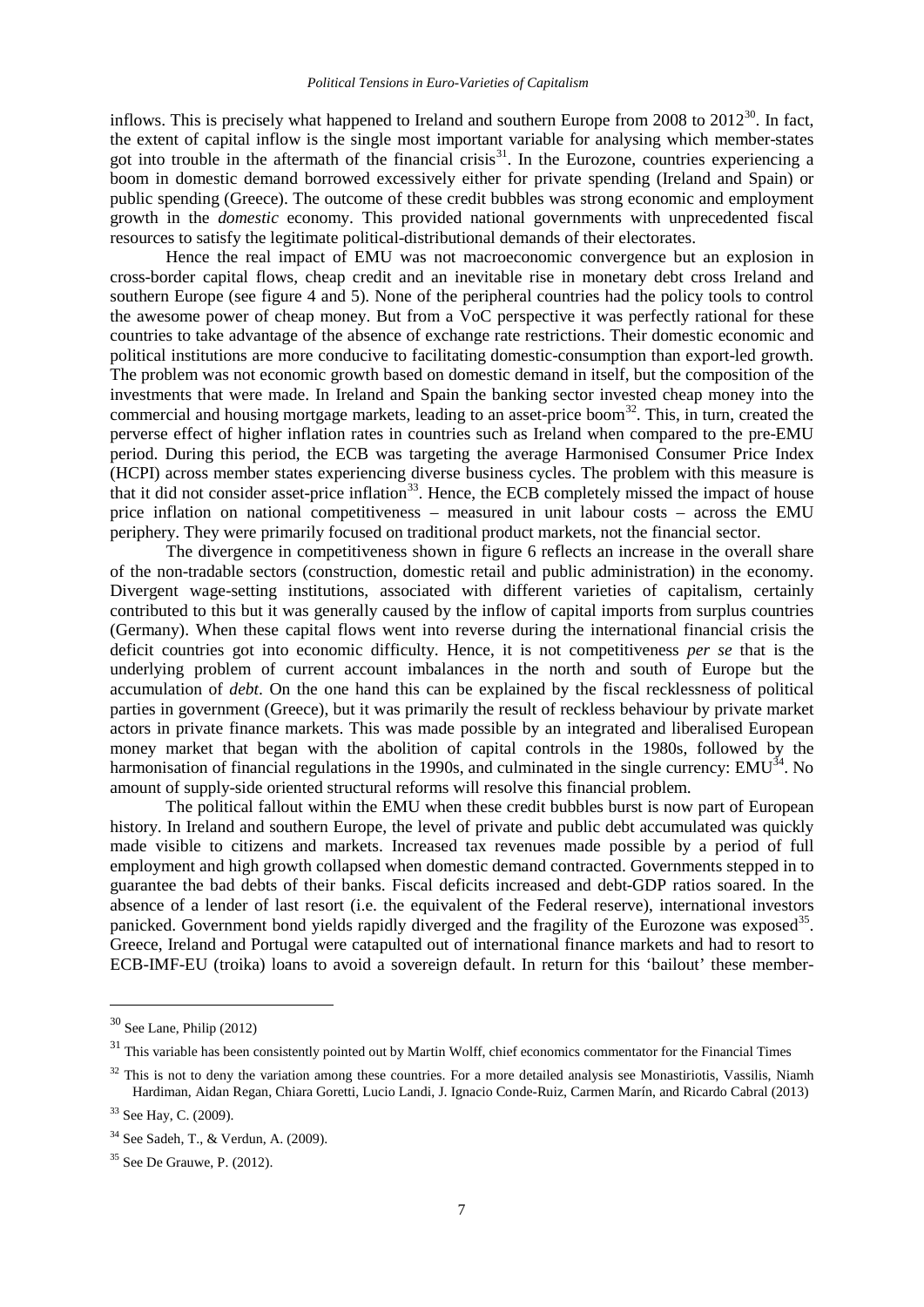#### *Aidan Regan*

states were required to implement an aggressive *internal devaluation*: public sector adjustment and structural reforms, on the assumption that wage competitiveness was the fundamental problem.

The sovereign-debt crisis soon spread to Spain and Italy. Whilst these countries have not been directly priced out of the international bond markets, they required emergency funding from the ECB to keep their banking systems and economies liquid. In return for this they too must impose structural reforms and cuts in public expenditure. Hence, rather than confront the asymmetric implications of joining together different varieties of capitalism into a shared currency, and propose a shared solution to an interconnected private banking crisis, European policymakers shifted the burden of adjustment on to the debtor countries in Ireland and southern Europe. The policy response of 'internal devaluation' is designed to save the common currency and the best way to do this, it is argued, is for member-states to follow the structural reforms of Germany. But what are the political implications of this economic strategy for collective decision-making in the European Union?

#### **Responding to the Eurozone Crisis: Internal Devaluation.**

There are four important political science observations to be made about the European response to the financial *cum* sovereign debt crisis, and the proposed solution of internal devaluation. First, it was not supranational institutions such as the European parliament or commission that managed to impose a one-sided adjustment across the Eurozone, but the *European Council*. The new executive powers that have emerged from the EU Council in the aftermath of the crisis have created a mode of governance that mirrors an executive federalism with no formal legislative legitimacy<sup>[36](#page-12-5)</sup>. The outcome is an intergovernmental regime that gives ultimate priority to fiscal stability as the primary solution to the financial imbalances at the heart of the Eurozone. In particular and reflecting the intergovernmental mode of decision-making that has emerged, Germany has succeeded in getting all member states to pursue individual national austerity policies aimed at an internal devaluation, and to institutionalise this into a new Eurozone 'fiscal compact'. This has given the EU Council unprecedented procedures and capabilities to both monitor and sanction member states for violating the rules of austerity $37$ . It gives priority to inter-state bargaining and competitiveness within the EMU.

Second, in the Eurozone, unemployment has crept above 12 per cent. But this masks the deeper asymmetric implications of the unemployment crisis in Ireland and southern Europe (Figure 7). The unemployment rate is 27 per cent in Greece, 26 per cent in Spain, 17 per cent in Portugal and almost 15 per cent in Ireland. More worrying, however, is the distribution of this crisis within countries. The cross-national youth unemployment rate in Spain, Italy, Portugal and Greece varies between 42 and 56 per cent[38.](#page-13-1) Most of this is the outcome of a contraction in *domestic consumption*, not industrial output. To overcome the unemployment crisis these wage-driven economies are being encouraged to adopt labour market supply-side reforms, as a complement to fiscal retrenchment, in order to generate long-term growth. But there is only negligible research on the effectiveness of these reforms in international political economy<sup>[39](#page-13-2)</sup>. Empirically, it is widely accepted that structural reforms only work as a long-term strategy in a period of strong economic growth, and when complemented by social security policies that ensure high levels of income replacement<sup>[40](#page-13-3)</sup>. From 2002, this was accepted and embedded in the policy discourse of the EU Commission on Labour and Social Affairs, which attempted to promote the 'flexicurity' regimes of Nordic economies. Since the crisis, however, the policy response to labour market problems has been dominated by ECOFIN. The outcome is that national governments are adopting policy responses that contradict not complement their domestic institutional political economies. This, however, can only be understood if we prioritise the demand side of macroeconomics, rather than the supply-side, as assumed in traditional VoC theory.

<span id="page-13-4"></span> <sup>36</sup> This argument has also been advanced by Jürgen Habermas (2012).

<span id="page-13-0"></span><sup>37</sup> See Croon, J. & Maduro, M. P. (2012).

<span id="page-13-1"></span><sup>38</sup> See Gros, Daniel. "Europe's Recurrent Employment Problems." *CEPS Policy Brief* 271 (2012).

<span id="page-13-2"></span> $39$  See Armingeon & Baccaro (2012b), and Avdagic, Sabina & Salardi (2013) for recent analyses

<span id="page-13-3"></span><sup>&</sup>lt;sup>40</sup> See Hemerijck (2012), Bonoli, G (2005) and Morel, N., Palier, B. and Palme, J (2011)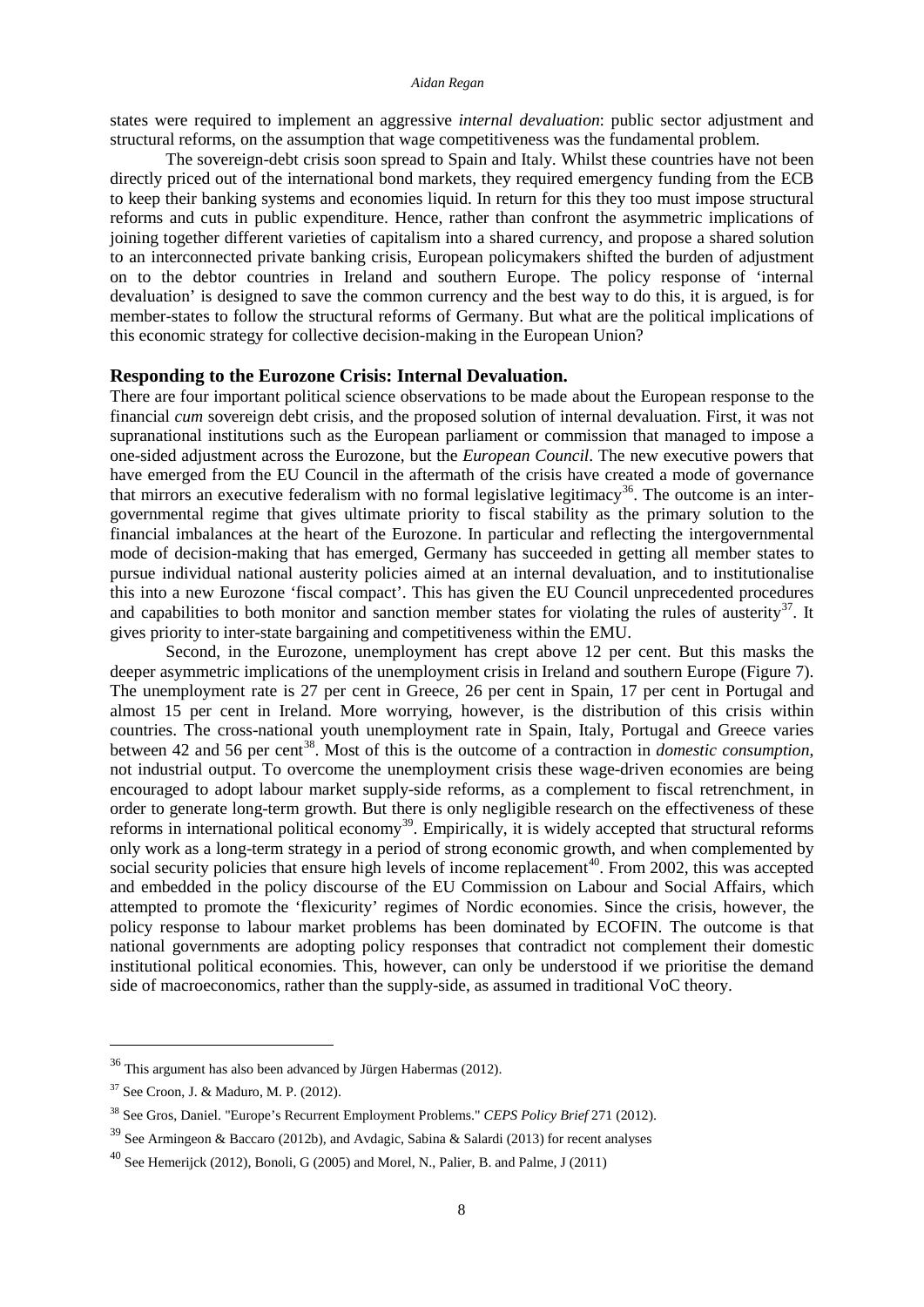Third, the priority accorded to fiscal stability and structural reforms that has emerged from the EU Council completely ignores the central problem facing member-states in Europe: how to regain control over financial markets. The frustrated attempts to regulate the international financial system and its parametric expression in the EMU are being blockaded by political fragmentation among nation-states. This is particularly the case for Coordinated Market Economies (CMEs) such as Germany, who jealously guard their prerogatives to defend their domestic export sectors, and are therefore reluctant to build new supranational capacities for political action. The fiscal pact ultimately sets the seal on the intergovernmental mode of national regulation which makes it possible for national governments to narrowly promote the specific interests of their national variety of capitalism – blocking off a supranational response<sup>[41](#page-13-4)</sup>.

Finally, and most importantly for the theoretical argument being developed in this paper, the ECB-inspired fiscal stability agenda promotes a one-size-fits-all solution that does *not* take into account the need for differential adjustment programmes in the north and south of Europe. It rules out flexible interventions that are tailored to the specific economic growth models, political institutions and economic cultures in each member state<sup>42</sup>. The underlying cognitive argument used to validate this strategy is the notion of Ricardian equivalence or 'expansionary fiscal contraction'[43](#page-14-1). It is assumed that a shrinking public sector will lead to increased competitiveness in the private sector, which in turn will kick start an economic recovery based on export-led growth. The subsequent improvement in the current account, it is argued, will send a signal to international financial markets that the government has the capacity to pay back its long-term borrowings. The problem with all of this, of course, is that it is based on minimal empirical data<sup> $44$ </sup>. It is based on the same logical argument that was used to create the EMU in the first place, namely that a one-size-fits-all adjustment can solve diverse political problems, and lead to market convergence.

From a VoC perspective, the divergence in outcomes and the failure to resolve the crisis by shifting the burden of adjustment on to deficit countries is unsurprising. There is not a complementary institutional fit between the national fiscal and labour market policies of each member state and EMU. Monetary policy remains Europeanised yet the institutions to transmit this to the real economy remain national, with the result that the various ECB monetary easing programs since 2011 are not having the assumed expansionary effect on the real economy. Banking, much like fiscal, wage, social and labour market policies operate at the national, not European, level<sup>45</sup>. Hence, the assumption that an institutional complementarity between all these sub-spheres of the economy can be achieved through the implementation of stricter rules is not possible if one accepts that there are different varieties of capitalism in Europe. But it does draw our attention to the complexity of decision-making among heterogeneous democratic states in a multi-level polity during hard economic times, and it is on this point that a theory focused on the nation-state, such as VoC, has limited explanatory power.

#### **The Political Consequences for Eurozone Governance**

Political leaders at the national level in creditor and debtor countries are operating in a complex institutional matrix that offers competing incentives and constraints on their behaviour. They have to respond to the popular preferences of domestic electorates to ensure re-election and simultaneously respond to the interests of other political leaders at the EU level, to ensure their membership of a 'government of governments'[46.](#page-14-4) In the aftermath of the Eurozone crisis this has become an asymmetric tension. Those countries with the most economic resources are in a significantly stronger

<u>.</u>

 $41$  See Iversen, T., & Soskice, D. (2012).

<span id="page-14-5"></span><span id="page-14-0"></span> $42$  To a certain extent this reflects the limited influence of research in comparative political economy on policy-making among political elites. Orthodox economics dominates the policy response. See Blyth (2013)

<span id="page-14-1"></span><sup>&</sup>lt;sup>43</sup> This is based on a discussion with an ECB official monitoring the Irish adjustment.

<span id="page-14-2"></span><sup>44</sup> See Blanchard, O., Jaumotte, F., & Loungani, P. (2013a and 2013b)

<span id="page-14-3"></span><sup>45</sup> See Mody, A.& Sandri, D. (2012). The eurozone crisis: how banks and sovereigns came to be joined at the hip. *Economic Policy*, *27*(70), 199-230.

<span id="page-14-4"></span><sup>46</sup> See Scharpf, Fritz (2012)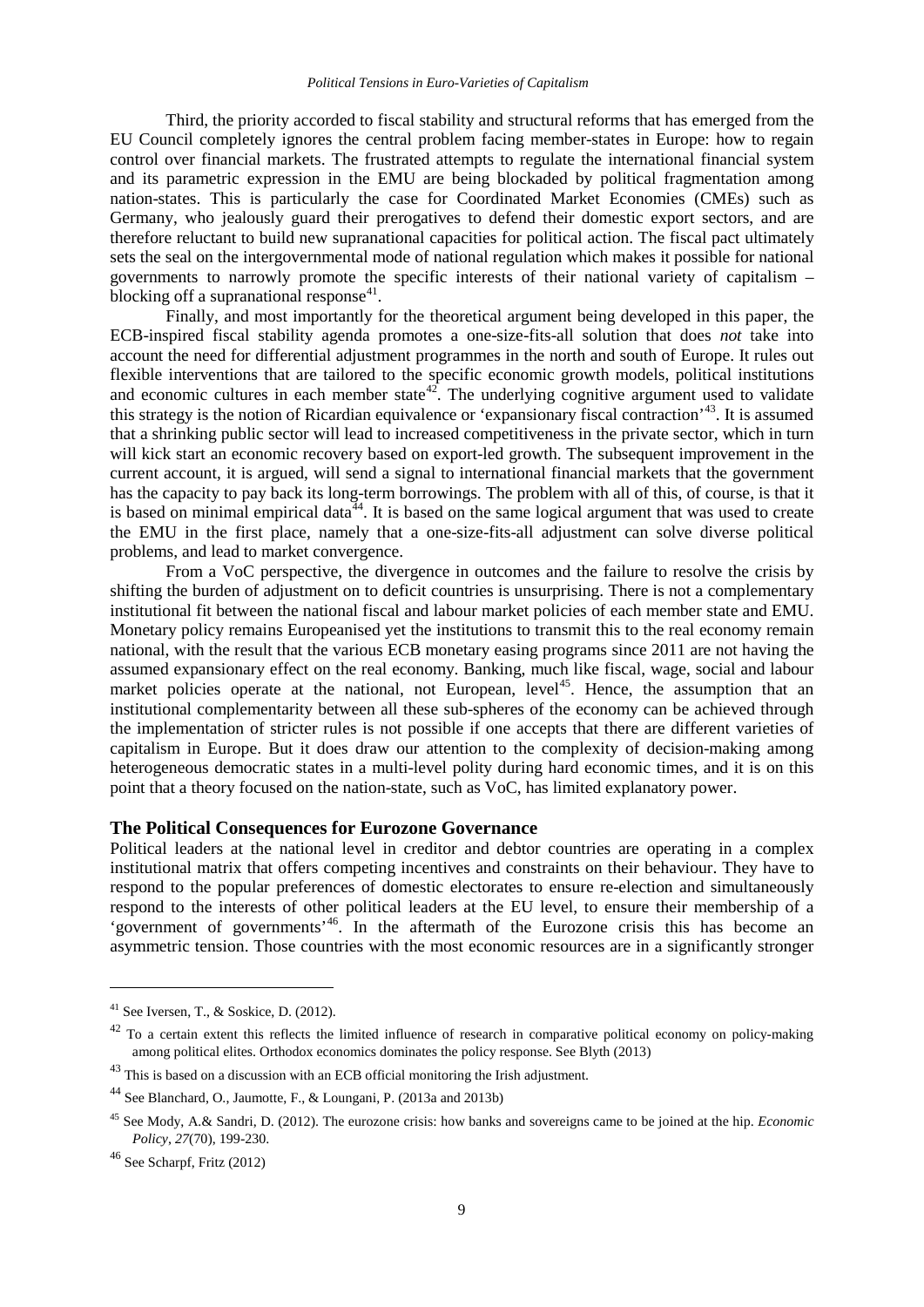bargaining position to get other member states to comply with their interests. But simultaneously countries such as Germany must comply with European Union  $law<sup>47</sup>$  $law<sup>47</sup>$  $law<sup>47</sup>$ .

Presently, the EU lacks all the pre-requisites of input legitimacy that characterise a nationstate. There are no European-wide political parties<sup>48</sup>; there is no European-wide capacity to generate revenue and no directly elected President or European government capable of acting in the common interest. Political cleavages and the public sphere remain an entirely national affair. Furthermore, the capacity to coordinate a European-wide solution to the Eurozone debt crisis is restricted by the multiple veto points built into sharing sovereignty in a multi-level polity. Policymaking and power relations are diffused across a wide variety of actors and institutions. It is for all these reasons that Fritz Scharpf has long argued that the EU is best characterised as a negative process of market-making that is structurally biased toward the promotion of neoliberal markets<sup>[49](#page-15-1)</sup>. Even if social democrats wanted to turn the EU into a federal system capable of satisfying the most basic social contract implicit in national welfare states they would be incapable of doing so because of institutional asymmetries<sup>[50](#page-15-2)</sup>. The outcome for Scharpf (2012) is a variant of Hayekian technocracy.

Supranational European institutions such as the European parliament, and to a certain extent the European Commission, have been side-lined during the crisis. They have been replaced by *intergovernmental* Eurozone summits between heads of state as the main forum for political decisionmaking. The Commission subsequently monitors and implements the outcomes, particularly the financial and economic affairs commissioner. In a context of crisis management, where creditor countries in northern Europe are being requested to distribute scarce resources to deficit countries in the south, this shift to national bargaining should not be surprising. But it draws our attention to the asymmetrical influence of powerful *nation-states*, as opposed to European political actors, in designing the structural adjustment programs in Ireland and southern Europe. Hence, contrary to the assumptions of pro-Europeans from Jürgen Habermas to Ulrich Beck, the crisis is not leading to more European integration but a return to the nation-state, with national governments defending the interests and comparative advantage of their national economies. The outcome is a German EMU.

## **The Political Consequences for the Democratic Nation-State**

In Ireland and southern Europe there has been unprecedented electoral volatility at the national level under the Troika adjustment programmes. The general trend is that incumbent governments, regardless of partisanship, who implement economic policies that are imposed upon them by external actors, are being severely punished at the ballot box. In Ireland in 2011, the main party of the centre-right coalition, Fianna Fail, went from 77 seats in parliament to 20. This is unprecedented in Irish politics<sup>51</sup>. Its coalition partner, the Green party, lost all its seats at both the national and the local level. The current centre-right coalition, Fine Gael and Labour, won the election on the basis that they would renegotiate the Troika adjustment programme. This never materialised. The Labour party is suffering the most in electoral terms. It received 33 seats in parliament in 2011, its biggest electoral victory in history. In the current polls it is set to lose 18 of these seats. In a recent by-election it received less than 5 percent of the vote.

The Greek centre-left party, the Panhellenic Socialist Movement (PASOK), won 43 percent of the national vote in 2009. In 2010 it entered the Troika adjustment programme and began to implement the conditional austerity measures. In 2011 the Prime Minister, George Papandreou, resigned after a series of violent protests and the government collapsed. In the subsequent 2012 election PASOK suffered a historic defeat and barely secured 13 percent of the vote<sup>52</sup>. The newly-

<sup>&</sup>lt;sup>47</sup> During the crisis there has been growing tension between the ECB and the German polity. Many economic elites in Germany consider the EU as facilitating moral hazard among feckless peripheral state.

<span id="page-15-5"></span><span id="page-15-0"></span><sup>48</sup> With the ironic exception of the Irish-based '*Libertás*' which is a right-wing conservative libertarian party

<span id="page-15-1"></span> $49$  See Höpner & Schäfer (2010, 2012)

<span id="page-15-2"></span><sup>50</sup> See Sabel, C and Zeitlin, J (2010) on 'new forms of experimental governance' for an alternative perspective

<span id="page-15-3"></span> $51$  See Marsh, Michael (2012)

<span id="page-15-4"></span> $52$  See Dinas and Rori (2013)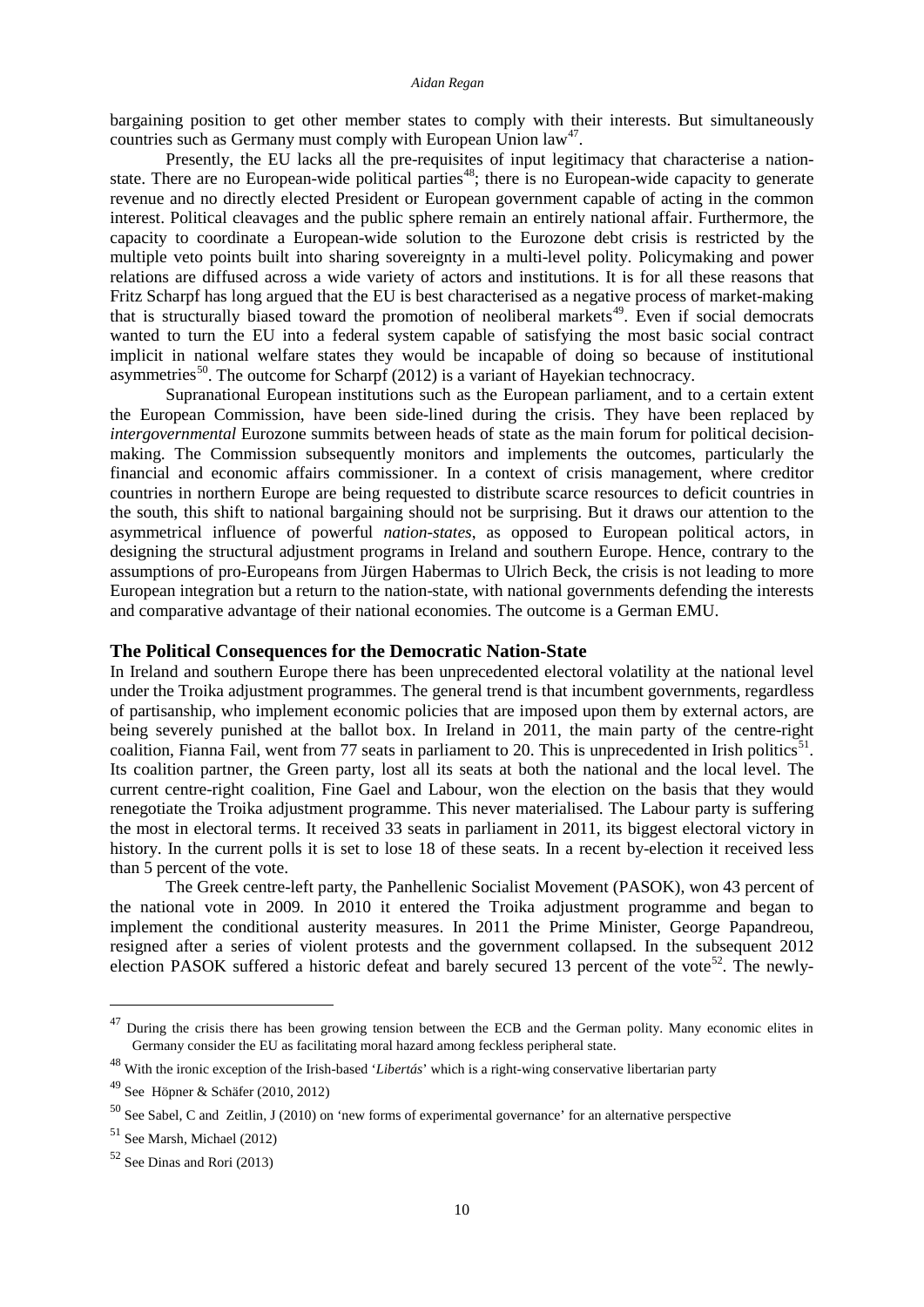emerged leftist party, Coalition of the Radical Left – Unitary Social Front (SYRIZA), under its new charismatic leader, Alexis Tsipras, took 27 percent of the popular vote. A government was formed by the centre-right New Democracy, which whilst losing 10 percent of the vote secured enough seats to form a minority government. A neo-Nazi party, Golden Dawn, won 18 seats in parliament. According to current polls (2013) it would win over 11 percent of the vote if new elections were held, giving it the balance of power in parliament<sup>[53](#page-15-5)</sup>. The post-dictatorship political party system comprised by the centre-left and centre-right is collapsing.

In 2005, the Portuguese Socialist Party (PS) won 45 percent of the vote, which was reduced to 35 percent in 2009. In 2012 after entering the Troika adjustment it suffered its largest ever defeat, taking 28 percent of the vote<sup>[54](#page-16-0)</sup>. In six years it lost over 30 seats. The current centre-right liberal party, the Social Democrats, increased its popular vote from 28 percent to 38 percent. But according to current polls it would be voted out of office if a new election were held, with a variety of emergent parties set to change the parliamentary landscape. The trend is identical to other EMU programme countries: sitting governments, regardless of political partisanship, are being voted out of office with new parties and social movements emerging that are likely to reconfigure the political landscape.

In Spain and Italy similar processes can be observed. A snap general election in 2011 was called in Spain after the perceived failure of the government to cope with the economic crisis. The ruling Spanish Socialist Workers' Party (PSOE), led by former Deputy Prime Minister Alfredo Pérez Rubalcaba, suffered its worst election since Spain's transition to Democracy in 1977<sup>[55](#page-16-1)</sup>. It went from 43.9 to 28 percent of the national vote. The centre-right Peoples Party under Mariano Rajoy swept to power taking 44 percent of the popular vote. But Rajoy is now confronted with increased national separatist movements across Spain. This return to regional politics, particularly in Catalonia, is primarily driven by nationalist discourses that are in contradiction with pro-European integration<sup>56</sup>.

It is in Italy, however, that there has been most political volatility. In 2013 the electorate rejected the technocrat Mario Monti and his Civic Movement. It received 10 percent of the vote, which is less than what had been obtained by the pre-existing centrist parties that he gathered to form his civic movement. While the Social Democratic Party, 'Partitio Democratico' (PD) led by Pier Luigi Bersani, emerged as the largest party, taking 29.5 per cent of the vote, this was 8 percent less than what they had achieved in the 2005 elections. The clear winner of the Italian elections was Beppe Grillo and the *Movimento Cinque Stelle* (Five Star Movement). This emerged out of nowhere to take 25 per cent of the vote, recording the largest ever vote share for a party entering its first election<sup>57</sup>. Berlusconi's centre-right 'Popollo Della Libertá' (PDL) emerged as the second largest party, taking 29 per cent of the vote. Some have lauded this as a political comeback, but it hides the fact that it was the biggest ever defeat for a sitting party in Italian elections, losing 16 per cent of its vote. This is much like what happened to the Christian Democrats in the late 1980s. The outcome of the election was that Italy found itself in the hands of the Eurosceptic Beppe Grillo, who does not play by the rules of representative democracy, heralding an unprecedented crisis for the Italian polity.

National governments across the Eurozone have opted for the *responsible* position of internalising the adjustment pressures associated with EMU membership and have prioritised the interest of corporate creditors over their citizens<sup>[58](#page-16-4)</sup>. The problem with this, however, is that responsible governments are now implementing *irresponsible* economics. National governments have not been able to adopt a variegated response that is tailored to the specific needs of their domestic economies. This could be justified if fiscal consolidation and structural reforms solved the diverse economic problems facing these countries. The IMF (2013a and 2013b), among a whole host of other commentators, has since concluded that this is not the case. Their one-size-fits-all adjustment is

<span id="page-16-5"></span> $53$  See Alco (2013).

<span id="page-16-0"></span> $54$  See Afonso et al  $(2013)$ 

<span id="page-16-1"></span> $55$  See Kennedy (2012)

<span id="page-16-2"></span><sup>56</sup> See Wiley & Martinez (2010)

<span id="page-16-3"></span> $57$  See Regan, Aidan (2012)

<span id="page-16-4"></span><sup>58</sup> I develop this analogy of responsible and responsive government from Peter Mair (2009)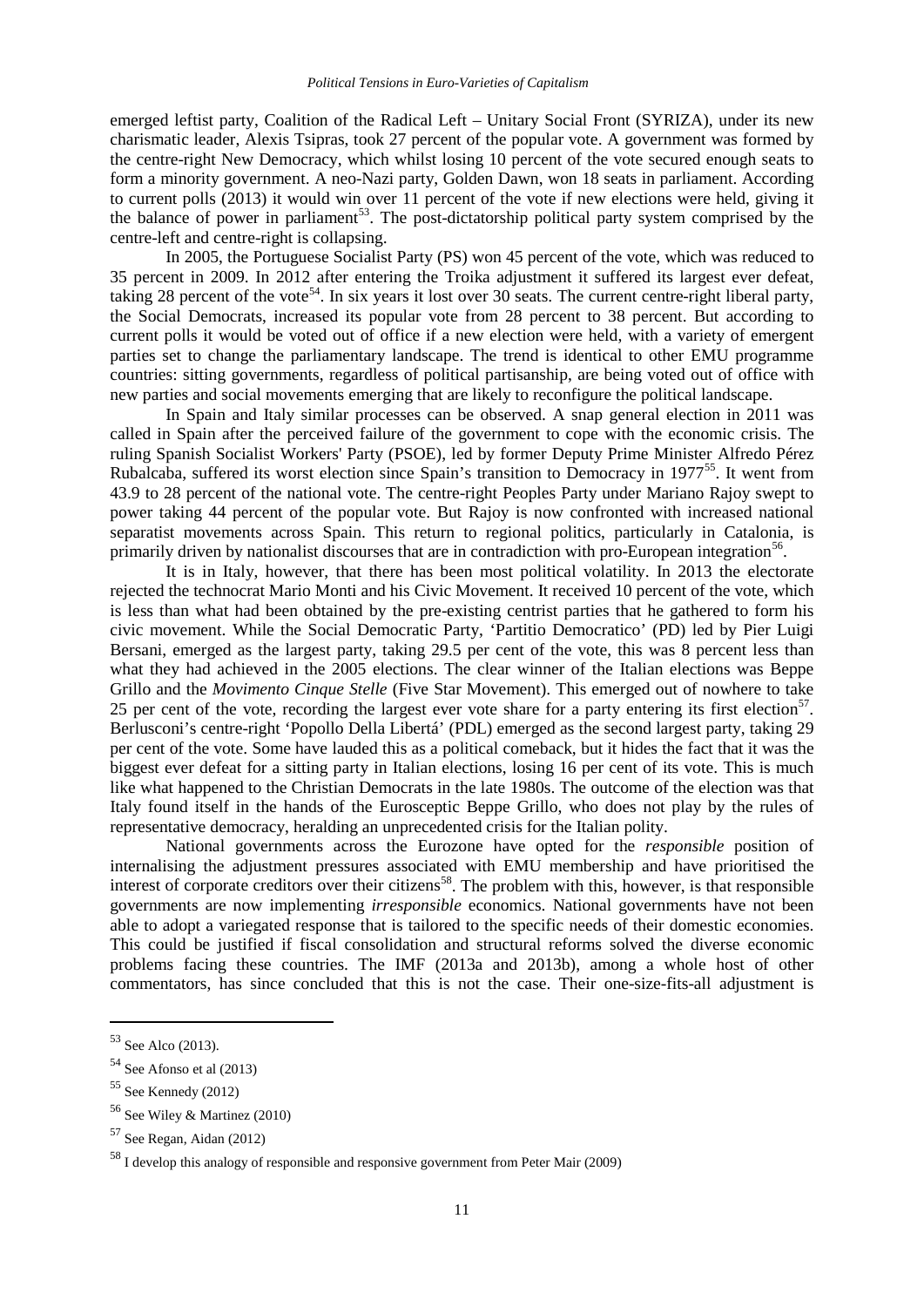exacerbating the debt, employment and economic crisis. The outcome is growing popular support for anti-austerity political movements on both the far left and the far right. In this situation, both the input and output legitimacy of the democratic state in Europe is being called into question<sup>[59](#page-16-5)</sup>.

#### **Rethinking Varieties of Capitalism**

The response to the Eurozone crisis draws our attention to the declining *fiscal capacity* of the democratic state to shape distributional outcomes in capitalist democracies<sup>60</sup>. The institutional design of the EMU and the emergent economic governance regime underpinning it has added an additional constraint to this long-standing problem in Europe. It leads to four empirical observations that are particularly important for understanding the relationship between the debt crises and how to govern different varieties of capitalism in a complex multi-level polity such as the EMU.

First, there is a growing gap in EMU countries between public revenue and public expenditure, with the implication that governments have to increasingly borrow money on international markets to service the state. In the aftermath of the Eurozone crisis governments stepped in to guarantee the debt of private markets. The outcome was a sovereign debt crisis. Rather than the state 'taxing' market activities to pay for the crisis, they now 'borrow' it from the same markets<sup>61</sup>. Most economic analyses have focused on the impact of this increase in public debt on the long-term growth potential of the economy<sup>[62](#page-17-3)</sup>. What has not been analysed in sufficient detail is the impact of public debt on the ability of political parties in government to use discretionary fiscal spending to pay for the social investments we traditionally associate with the welfare state. The crisis of the democratic welfare state is precisely at this nexus between the irreconcilable tension between decreasing revenue and rising social expenditure.

Second, with less revenue and increased dependence on financial markets for expenditure, national governments have prioritised the interest of corporate creditors in negotiating fiscal adjustment. In the aftermath of the Eurozone crisis, the public finances in Ireland, Greece, Spain, Portugal and Italy were thrown off course by a sudden increase in the interest rate charged by finance markets for sovereign bonds<sup>[63](#page-17-4)</sup>. A marginal increase in the rate of international borrowing alters the composition of domestic budgets. It means that a significant amount of expenditure must go on refinancing interest payments alone. The outcome is that national governments, regardless of political partisanship, are increasingly unable to use the taxpayer's money to invest in social projects that benefit citizens. They must satisfy the interests of a growing new constituency: private creditors and investors<sup>[64](#page-17-5)</sup>. But if one accepts that different varieties of capitalism exist in Europe, the outcome is even bleaker for countries running a current account deficit. Cuts in social spending and an increase in the cost of borrowing decrease the capacity of southern European governments to build the institutional infrastructure and the research, training, social and educational opportunities that are necessary to compete with the social and coordinated market economies of northern Europe.

Third, contrary to the technocratic assumptions underpinning the EMU, it is not democratic pressure from citizens that is restricting the composition of budgetary adjustments but tax competition. The problem is a declining capacity of the fiscal state to raise revenue. For example, in the aftermath of the crisis successive Irish governments have adopted a strategy in Brussels of accepting and promoting fiscal discipline as a solution to macroeconomic imbalances. The international diplomatic strategy of aligning Ireland with austere northern Europeans is designed to protect its low corporate

 <sup>59</sup> This is not to say that large scale protests and dissatisfaction with the state and political parties are a problem for democracy. On the contrary, they may be a better indicator than elections.

<span id="page-17-1"></span> $60$  See Schafer, Armin and Streeck, Wolfgang (2013). It reflects the core argument advanced by Paul Pierson on the politics of permanent austerity.

<span id="page-17-2"></span><sup>&</sup>lt;sup>61</sup> There is an emergent research agenda on this at the Max Planck Institute in Cologne, Germany. See Streeck & Mertens (2013)

<span id="page-17-3"></span> $62$  Such as Reinhardt and Rogoff (2010)

<span id="page-17-4"></span> $^{63}$  The irony is that these markets were saved only months previously by state guarantees to bondholders in domestic banks.

<span id="page-17-5"></span><span id="page-17-0"></span> $64$  See Schafer, Armin and Streeck, Wolfgang (2013)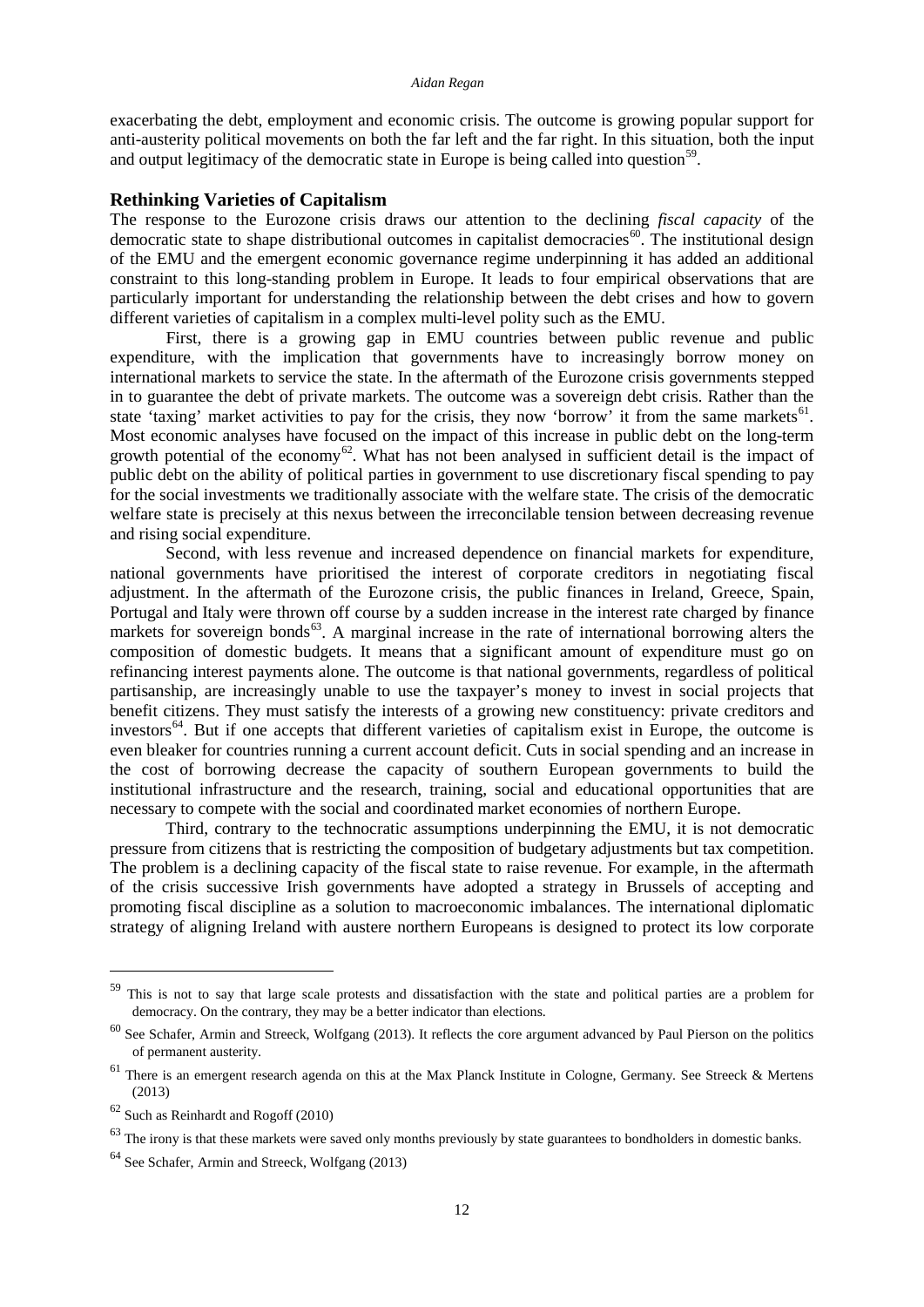tax regime. Ireland has opposed all attempts at a coordinated transaction tax on financial trading in the EMU, which reduces the capacity of the EMU to collectively raise revenue within its jurisdiction to solve the crisis. The Irish policy to resist a European financial transaction tax was designed by the Clearing House Trading Company, a financial lobby group with a permanent committee in the Prime Minister's Office<sup>65</sup>. The Portuguese government has done likewise. In the midst of unprecedented cuts to social spending and increases in income tax, governments are simultaneously cutting corporate tax rates to incentivise inward investment. The interests of this growing new constituency for marketconforming governments – international creditors and the holders of financial assets – have significantly more influence on public policy than citizens<sup>66</sup>.

Fourth, the priority accorded to repaying interest on debt places long-term restrictions on the ability of competing political parties to offer alternative choices to the electorate. This is directly observable in the GIIPS countries in the aftermath of the crisis. Political parties change yet policy remains the same. In a context in which citizens cannot influence government decisions, all claims to *input legitimacy* have been suspended<sup>[67](#page-18-1)</sup>. The most minimal requirement of representative liberal democracy is that citizens can make a meaningful input to shaping collective policy choices (usually through elections or democratic corporatism). If this is empirically non-observable then it is fair to say that the democratic state is in crisis. This dilemma could be overcome, however, with claims to *output legitimacy*. That is, citizens in a democratic republic might accept the absence of input legitimacy in the interest of 'investor confidence' if the Euro-technocratic economic policies being implemented (cuts in public expenditure, decentralised collective bargaining, and structural reforms of the labour market) led to effective outcomes, such as economic and employment growth<sup>[68](#page-18-2)</sup>. But this is not the case. For all the GIIPS countries in the Troika adjustment programme (directly or indirectly) the debt-GDP ratio has increased, economic growth has contracted and unemployment is rising, whilst budgetary deficits have been only marginally reduced.

Finally, if joining together different varieties of capitalism is a central factor in explaining the crisis, and the o*ne-size-fits-all* response of EMU is exacerbating this, it begs the question of whether leaving the Eurozone is an optimal strategy for some member states. Or to be more precise, would exiting the Euro currency a) halt the legitimation crisis facing the democratic state and b) provide the capacity to carve out a more flexible response at the national level? At present this is an open question. It is simply not possible to calculate the risks of what would happen if this were to occur. But if one pushes the argument in this paper to its logical conclusion, namely that there are different varieties of capitalism in the Eurozone, then it is hard to justify a country keeping a currency that requires an adjustment that exacerbates rather than solves its debt crisis. But this argument assumes that the EMU currency in itself is the problem, whereas in actual fact it is the *political* constraints of governing a multi-level polity with national competing interests that is the real source of the crisis. If Europe could develop the institutional and fiscal capacities that would provide the necessary flexibility for national varieties of capitalism to co-exist, and develop long-term autonomous growth strategies with the same currency, then exiting the EMU would not be necessary. But at present the empirical conditions for this transfer of sovereignty to Europe are non-existent.

#### **Conclusion**

This paper has argued that the attempt to join together different varieties of capitalism into a multilevel polity with a single currency without a central government is the real source of the Eurozone crisis. The European response prescribes a *one-size-fits-all* approach of fiscal austerity and structural reforms that has exacerbated the divergence between core and peripheral regions of the EMU. The asymmetric implication of the Troika induced adjustment is a crisis of the democratic state in Ireland

 $65$  In this regard, Ireland is no different to Germany in defending the domestic interests of its national model of capitalism

<span id="page-18-0"></span><sup>66</sup> See Hacker and Pierson (2010) for a detailed analysis of this political dilemma

<span id="page-18-1"></span> $67$  Scharpf, Fritz (2012)

<span id="page-18-2"></span> $68$  This use of output legitimacy differs from Scharpf et al. I used to refer to the performance enhancing effects of decisions that are taken in a non-democratic manner but that simultaneously benefit citizens i.e. full employment.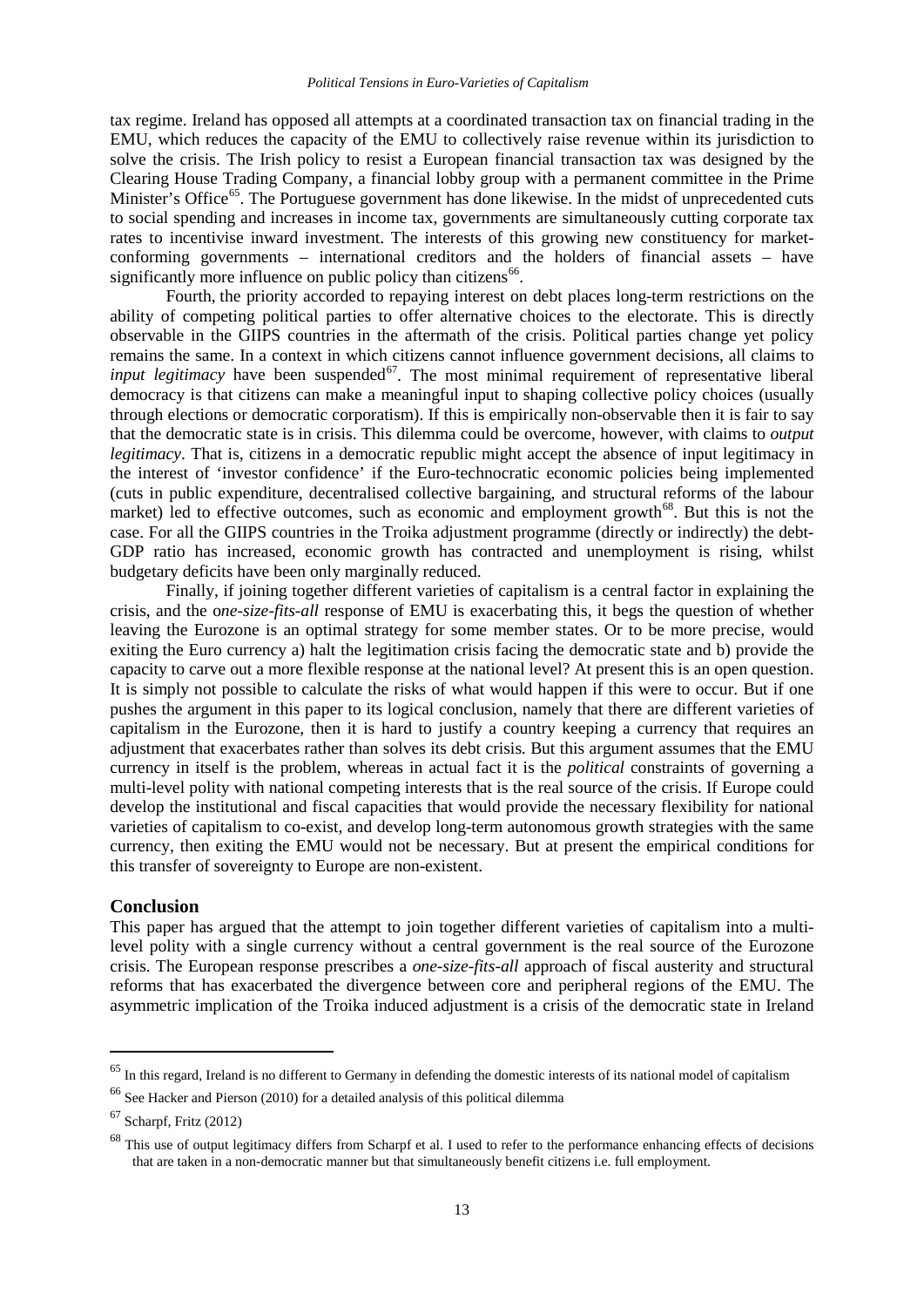#### *Aidan Regan*

and southern Europe. At national level, political parties change but policy remains the same. Creditors are prioritised over citizens. It is this empirical analysis of the emergent political and distributional tensions caused by EMU as a multi-level polity in-itself that distinguishes my contribution to the VoC literature in comparative political economy. The paper has concluded by arguing that the crisis can only be resolved by adopting a *variegated* response that is tailored to the specific institutional and political needs of each member state. Whether this requires some countries to leave the Eurozone is an open empirical question that necessitates further research.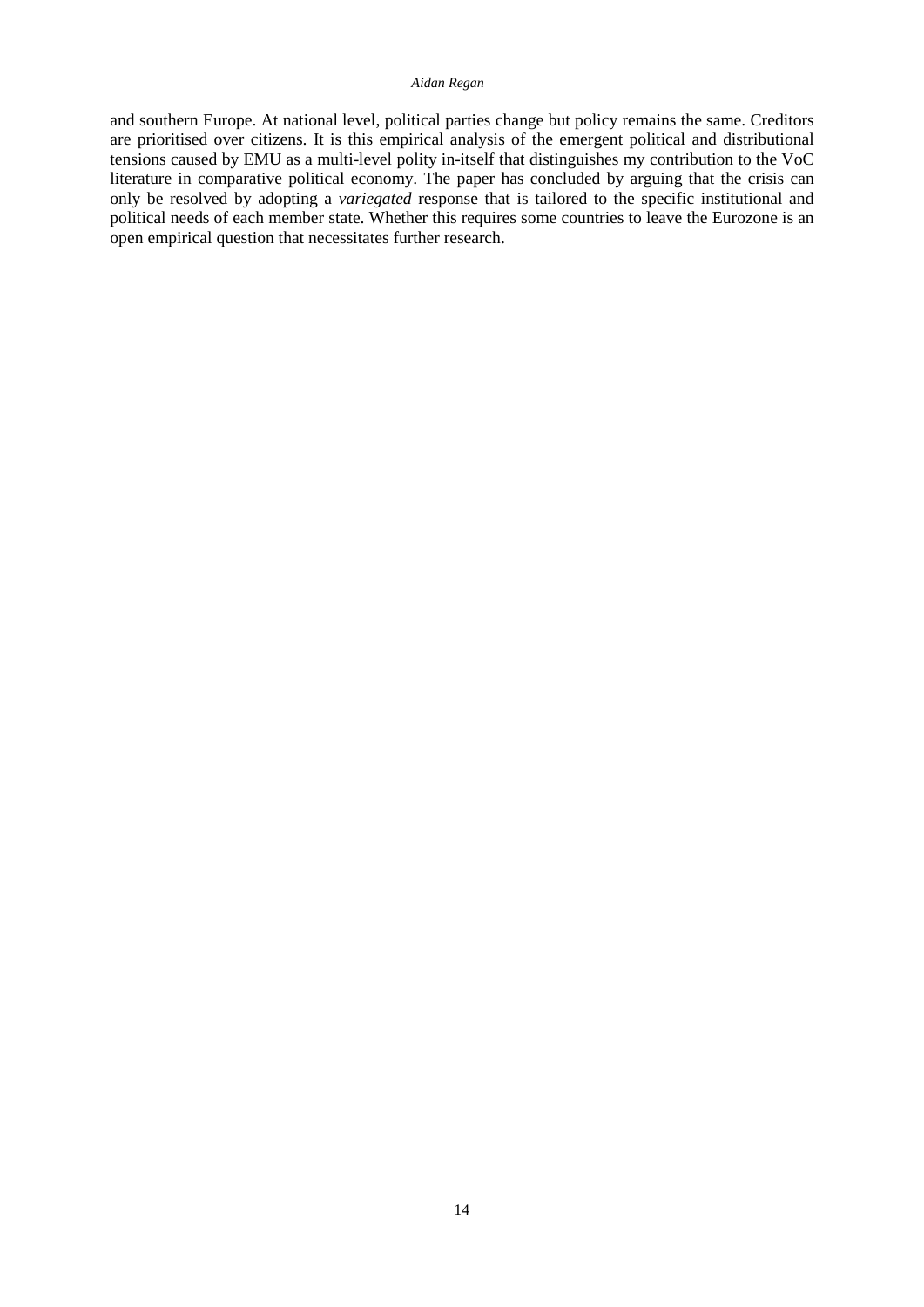



**Figure 2: Net International Investment as % of GDP**



Source: EU Commission, Statistical Annex (2011)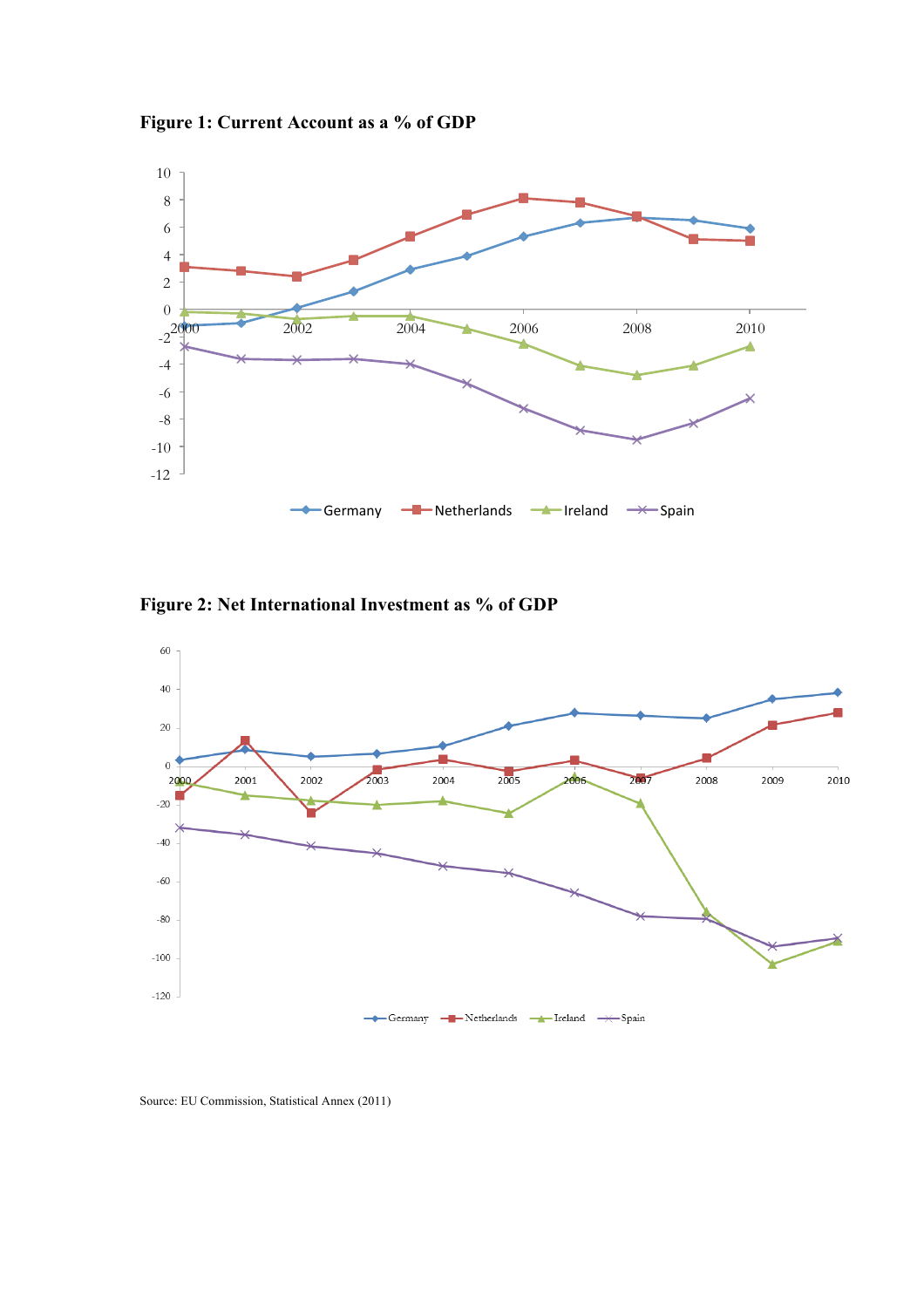**Figure 3: Private Credit Flow as a % of GDP**



Source: EU Commission, Statistical Annex (2011)



# **Figure 4: Private Debt as a % of GDP**

Source: EU Commission, Statistical Annex (2011)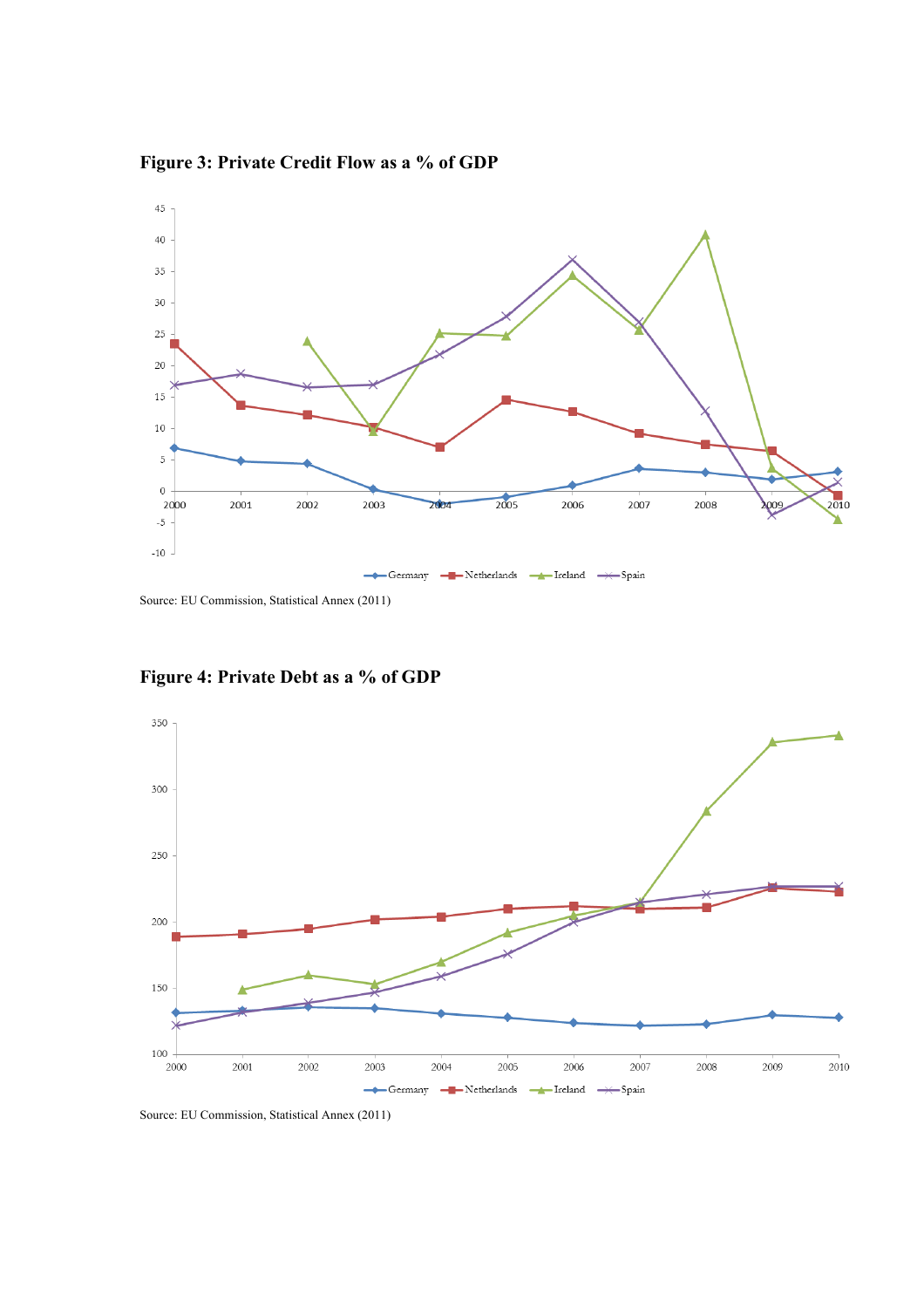**Figure 5: Public Debt as a % of GDP**



Source: EU Commission, Statistical Annex (2011)





Source: EU Commission, Statistical Annex (2011)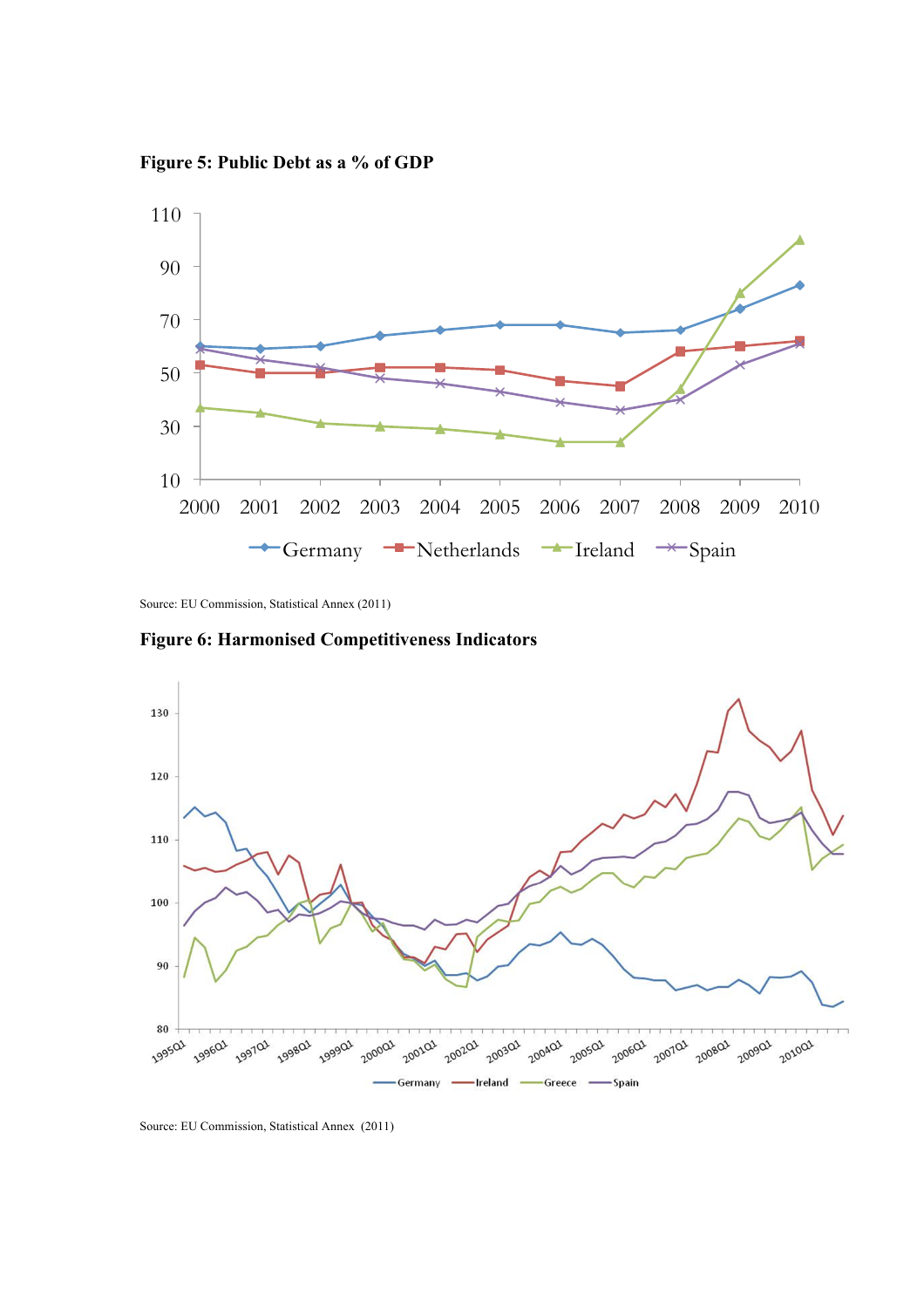**Figure 7: Unemployment as a % of Labour Force**



Source: EU Commission, Statistical Annex (2012)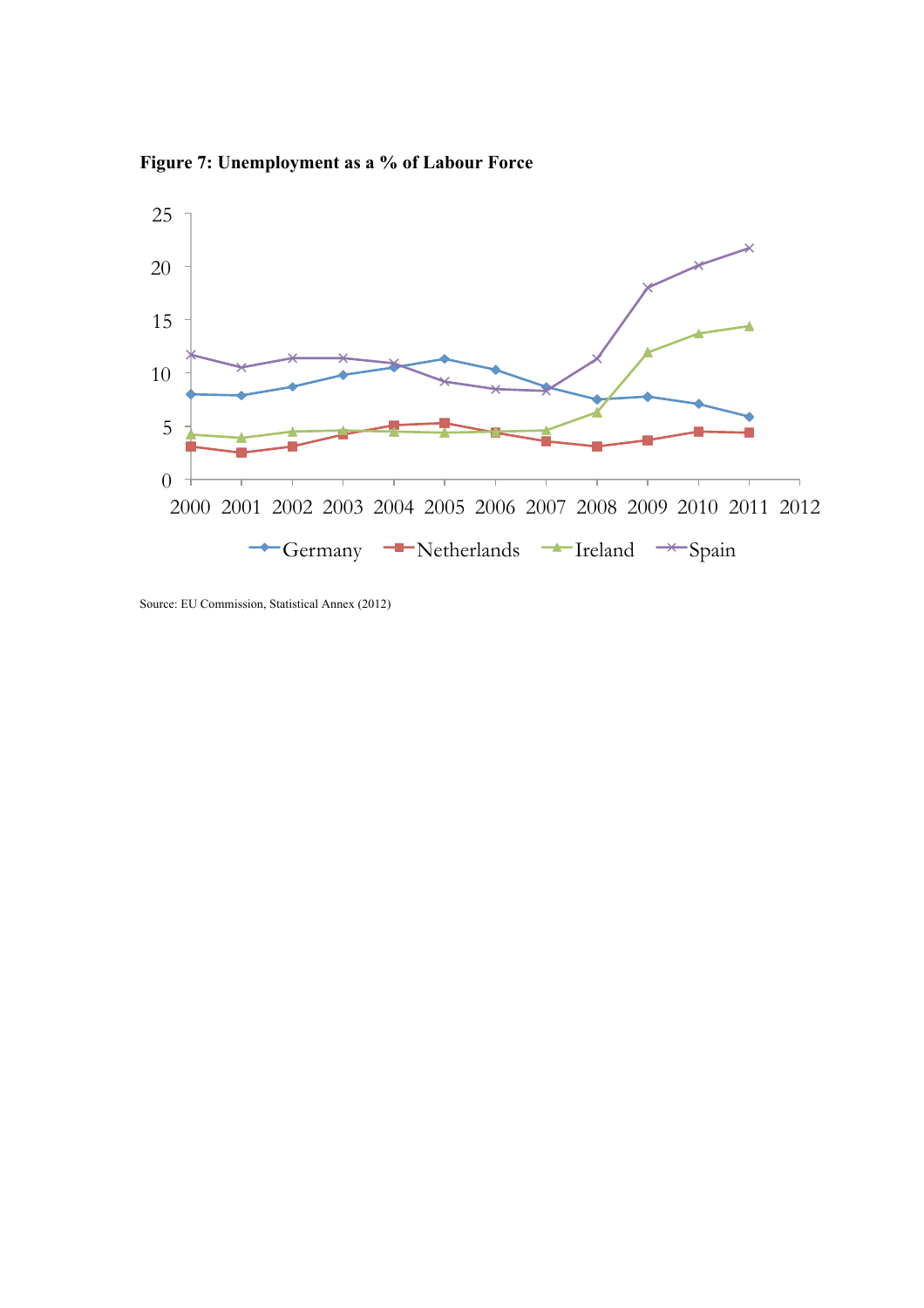## **References**

Albert, M. (1991). *Capitalisme contre capitalisme*. Paris: Seuil.

Armingeon, K., and L. Baccaro (2012a). 'The Sorrows of Young Euro: Policy Responses to the Sovereign Debt Crisis.' In *Coping with Crisis: Government Reactions to the Great Recession*, ed.

Bermeo, N. and J. Pontusson. New York: Russel Sage

Armingeon, K. & L. Baccaro (2012b). Do labour market liberalization reforms pay off ? University of Geneva Working Paper.

Avdagic, S & Salardi P (2013). Tenuous link: labour market institutions and unemployment in advanced and new market economies. *Socio-Economic Review*: Forthcoming.

Baccaro, L., & Rei, D. (2007). Institutional determinants of unemployment in OECD countries: does the deregulatory view hold water? *International Organization*, *61*(03), 527-569.

Beck, Ulrich (2013). *German Europe*. Cambridge, Polity Press.

Blanchard, Olivier, and Daniel Leigh (2013a). "Growth Forecast Errors and Fiscal Multipliers," IMF Working Paper No. 13/1 (Washington: International Monetary Fund).

Blanchard, O., Jaumotte, F., & Loungani, P. (2013b). Labor Market Policies and IMF Advice in Advanced Economies During the Great Recession.

Blyth, M. (2013). *Austerity: The History of a Dangerous Idea*. Oxford University Press.

Boyer, Robert. (1990). *The Regulation School: A Critical Introduction*. New York. Columbia University Press.

Bonoli, G. (2007). Time Matters Postindustrialization, New Social Risks, and Welfare State Adaptation in Advanced Industrial Democracies. *Comparative Political Studies*, *40*(5), 495-520.

Buti, M., & Carnot, N. (2012). The EMU Debt Crisis: Early Lessons and Reforms\*. *JCMS: Journal of Common Market Studies*, *50*(6), 899-911.

Campbell, J.L. & Pederson, O (2001). *The Rise of Neoliberalism and Institutional Analysis*. Princeton University Press.

Carlin, W., & Soskice, D. (2009). German economic performance: disentangling the role of supply-side reforms, macroeconomic policy and coordinated economy institutions. *Socio-Economic Review*, *7*(1), 67-99.

Carlin, W., & Soskice, D. (2011). Macroeconomics: imperfections, institutions, and policies. *OUP Catalogue*.

Culpepper, P. D. (2010). *Quiet Politics and Business Power: Corporate Control in Europe and Japan*. Cambridge University Press.

Crouch, C. (1993). *Industrial Relations and European State Traditions*. Oxford: Clarendon Press.

Croon, J. & Maduro, M. P. (2012). The Euro Crisis and the Democratic Governance of the Euro: Legal and Political Issues of a Fiscal Crisis. EUI Working Paper.

Dellepiane, S., & Hardiman, N. (2012). *The New Politics of Austerity: Fiscal Responses to the Economic Crisis in Ireland and Spain* (No. 201207).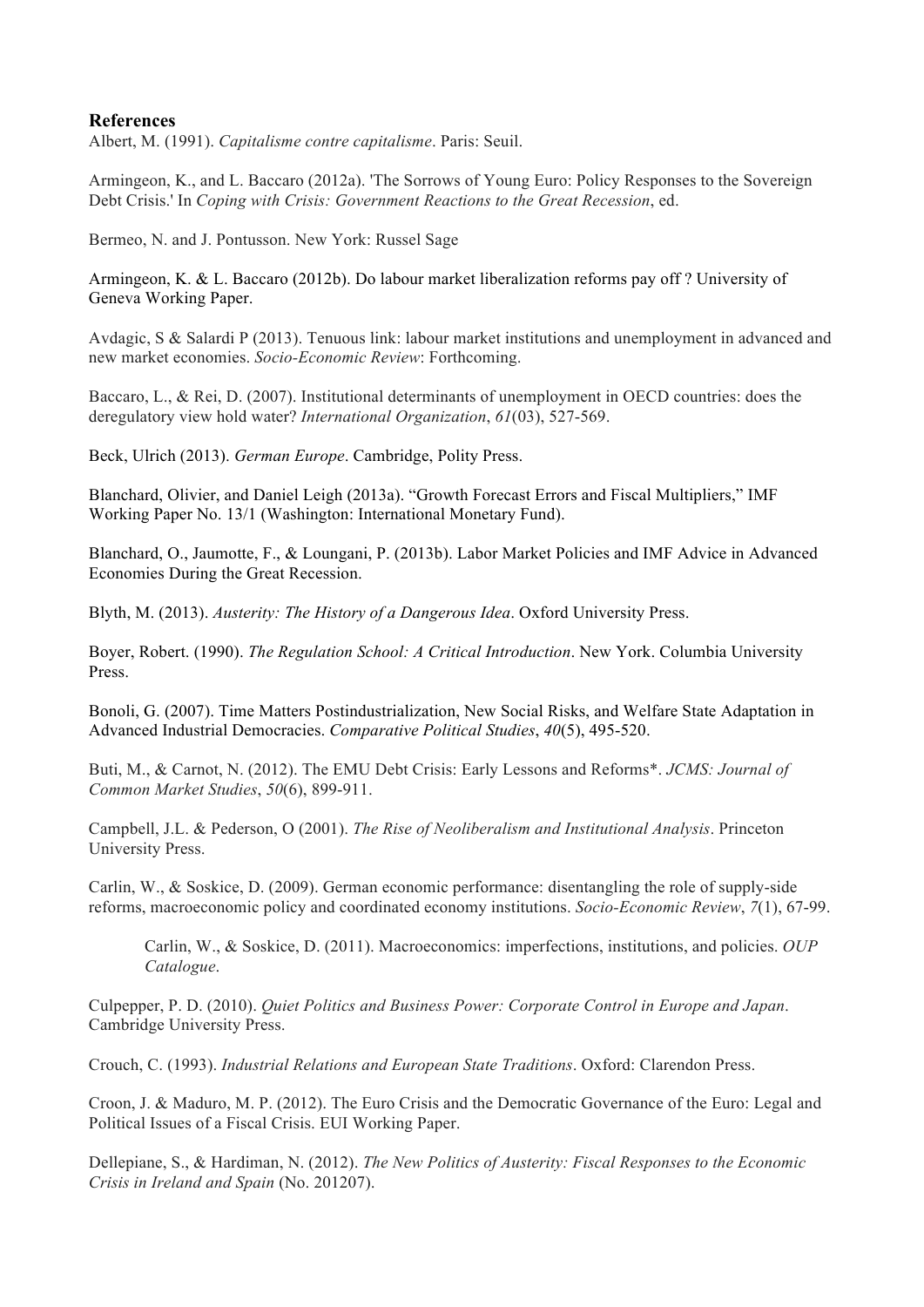De Grauwe, P., & Ji, Y. (2012). Mispricing of Sovereign Risk and Macroeconomic Stability in the Eurozone. *JCMS: Journal of Common Market Studies*, *50*(6), 866-880.

Dinas, E., & Rori, L. (2013). The 2012 Greek Parliamentary Elections: Fear and Loathing in the Polls. *West European Politics*, *36*(1), 270-282.

Esping-Andersen G. (1990). *Three Worlds of Welfare Capitalism*. Princeton, NJ: Princeton University.

Fabbrini, Sergio (2013) Intergovernmentalism and Its Limits: Assessing the European Union's Answer to the Euro Crisis *Comparative Political Studies,* first published on June 17, 2013 doi:10.1177/0010414013489502

Hirst, P. & Thompson, G. (1997). *Globalisation in Question: International Economic Relations and Forms of Public Governance*. In Hollingsworth and Boyer (eds) Contemporary Capitalism: The Embeddedness of Institutions. Cambridge University Press.

European Commission (2011), the Directorate General for Economic and Financial Affairs, Statistical Annex: http://ec.europa.eu/economy\_finance/publications/european\_economy/2011/2011-sa-spring\_en.htm

Habermas Jürgen (2012). *The Crisis of the European Union. A Response*, Cambridge, Polity Press.

Hacker, J. S., & Pierson, P. (2010). Winner-take-all politics: Public policy, political organization, and the precipitous rise of top incomes in the United States. *Politics & Society*, *38*(2), 152-204.

Hay, C. (2009) Good inflation, bad inflation: The housing boom, economic growth and the disaggregation of inflationary preferences in the UK and Ireland. *The British Journal of Politics & International Relations*, *11*(3), 461-478.

Hall, PA. (1992). The Movement from Keynesianism to Monetarism: Institutional Analysis and British Economic Policy in the 1970's. In Steinmo, Thelen and Longstreth (eds) Structuring Politics: Historical Institutionalism in Comparative Analysis. Cambridge University Press.

Hall, PA. and Soskice, D. (2001). *Varieties of Capitalism: The Institutional Foundations of Comparative Advantage* (Oxford: Oxford University Press).

Hall, P. A. (2012a). The Mythology of European Monetary Union. *Swiss Political Science Review*, *18*(4), 508-513.

Hall, P. A. (2012b). The Economics and Politics of the Euro Crisis. *German Politics*, *21*(4), 355-371.

Hancké, Bob, Martin Rhodes, and Mark Thatcher, eds (2008). *Beyond Varieties of Capitalism: Conflicts, Contradictions, and Complementarities in the European Economy*. Oxford: OUP.

Hancké, B. (2013). *Unions, central banks and EMU: labour market institutions and monetary integration in Europe*. Oxford University Press.

Hassel, A. (2012). The Paradox of Liberalization—Understanding Dualism and the Recovery of the German Political Economy. *British Journal of Industrial Relations*

Hemerijck, A. (2012). *Changing welfare states*. Oxford University Press.

Hardiman, N., & Regan, A. (2013). The politics of austerity in Ireland*. Intereconomics*. 48 (1) 2013-01, pp.4-32.

Höpner, M., & Schäfer, A. (2010). A new phase of European integration: organised capitalisms in post-Ricardian Europe. *West European Politics*, *33*(2), 344-368.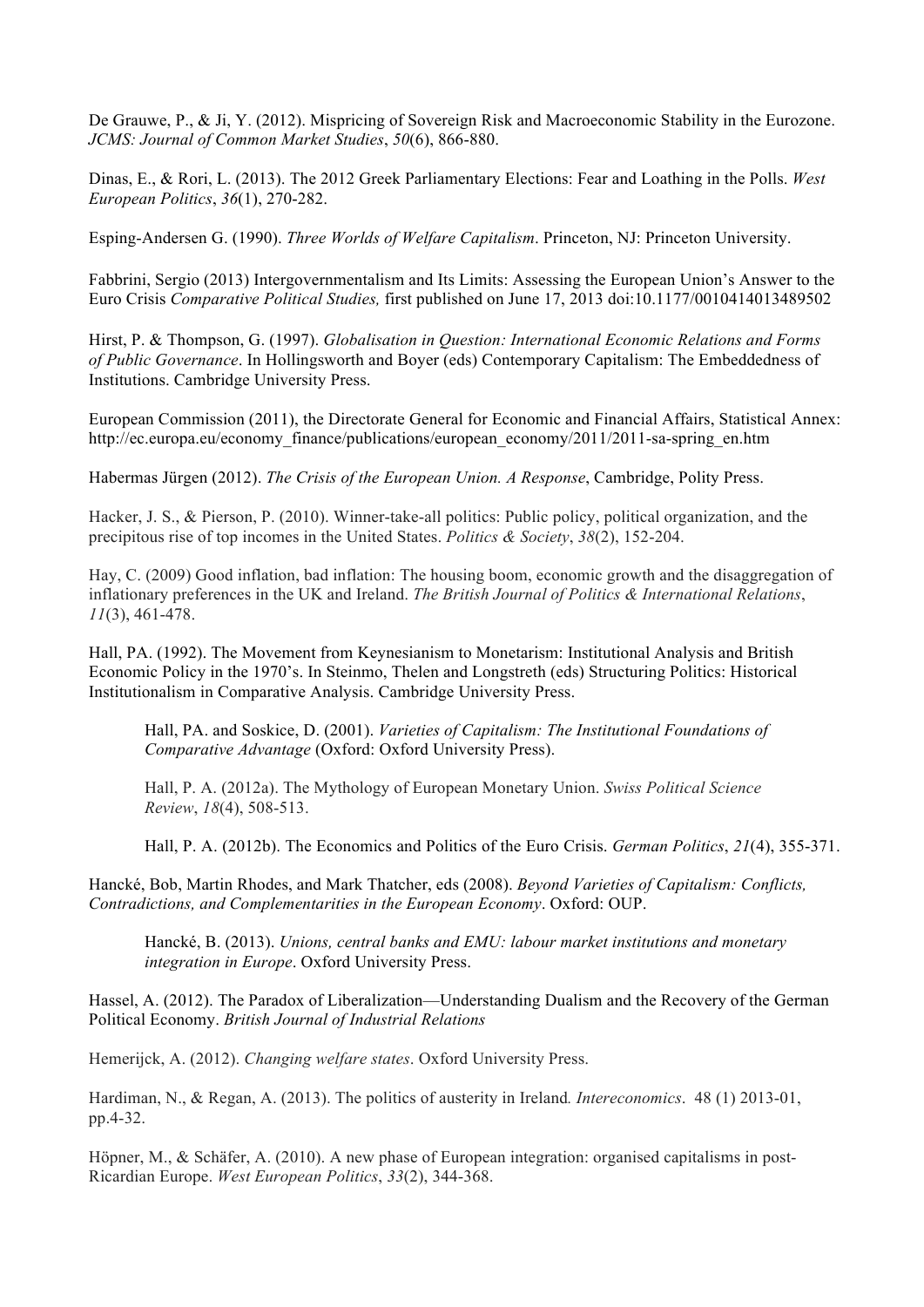Höpner, M., & Schäfer, A. (2012). Embeddedness and Regional Integration: Waiting for Polanyi in a Hayekian Setting. *International Organization*, *66*(03), 429-455.

Iversen, T., & Soskice, D. (2012). Modern Capitalism and the Advanced Nation State: Understanding the Causes of the Crisis. In Bermeo, N. and J Pontusson (2012) *Coping with Crisis: Government reactions to the Great Recession*.

Jackson, G., & Deeg, R. (2006). How many varieties of capitalism? Comparing the comparative institutional analyses of capitalist diversity.

Kennedy, P. (2012). From Unpopular Socialists to the Popular Party: The Spanish General Election of 2011. *West European Politics*, *35*(3), 673-681.

Lane, P. R. (2012). Comment on: Net foreign assets and the exchange rate: *Journal of Monetary Economics*, *49*(5), 1099-1102.

Monastiriotis, Vassilis, Niamh Hardiman, Aidan Regan, Chiara Goretti, Lucio Landi, J. Ignacio Conde-Ruiz, Carmen Marín, and Ricardo Cabral (2013) "Austerity measures in crisis countries—results and impact on mid-term development." *Intereconomics* 48, no. 1 (2013): 4-32.

Mair, Peter (2009). *Representative versus Responsible Government*. MPIfG Working Paper 09/8. Cologne: Max Planck Institute for the Study of Societies.

Marsh, M., & Mikhaylov, S. (2012). Economic voting in a crisis: the Irish election of 2011. *Electoral Studies*, *31*(3), 478-484.

Mourlon-Druol, Emmanuel (2012). *A Europe made of money: the emergence of the European Monetary System*. Cornell University Press

Molina, O and Rhodes, M (2007). "Conflict, Complementarities and Institutional Change in Mixed Market Economies," in B. Hancké, M. Rhodes, and M. Thatcher, eds., *Beyond Varieties of Capitalism: Contradictions, Complementarities and Change*. Oxford: Oxford University Press.

Moravcsik, Andrew (2012). "Europe After the Crisis: How to Sustain a Common Currency." *Foreign Affairs.* 91 (2012): 54.

Morel, N., Palier, B. and Palme, J. (Eds.) (2011). *Towards a social investment welfare state? Ideas, policies and challenges*, Bristol, Policy Press.

Pierson, Paul (1994). *Dismantling the Welfare State? Reagan, Thatcher and the Politics of Retrenchment, New York*. Cambridge University Press.

Pierson, P (1996). The Path to European Integration: A Historical Institutionalist Approach. *Comparative Political Studies* 29/2: 251-67

Pierson, P (ed) (2001). *The New Politics of the Welfare State*. New York. Oxford University Press.

Pontusson, J., Raess, D (2012). The Politics of Economic Crisis in Historical-Comparative Perspective. *Swiss Political Science Review*, 18 (4), 502-507

Regan, Aidan (2012). "The Political Economy of Social Pacts in the EMU: Irish Liberal Market Corporatism in Crisis" *New Political Economy* vol 17, no. 4: 465-491.